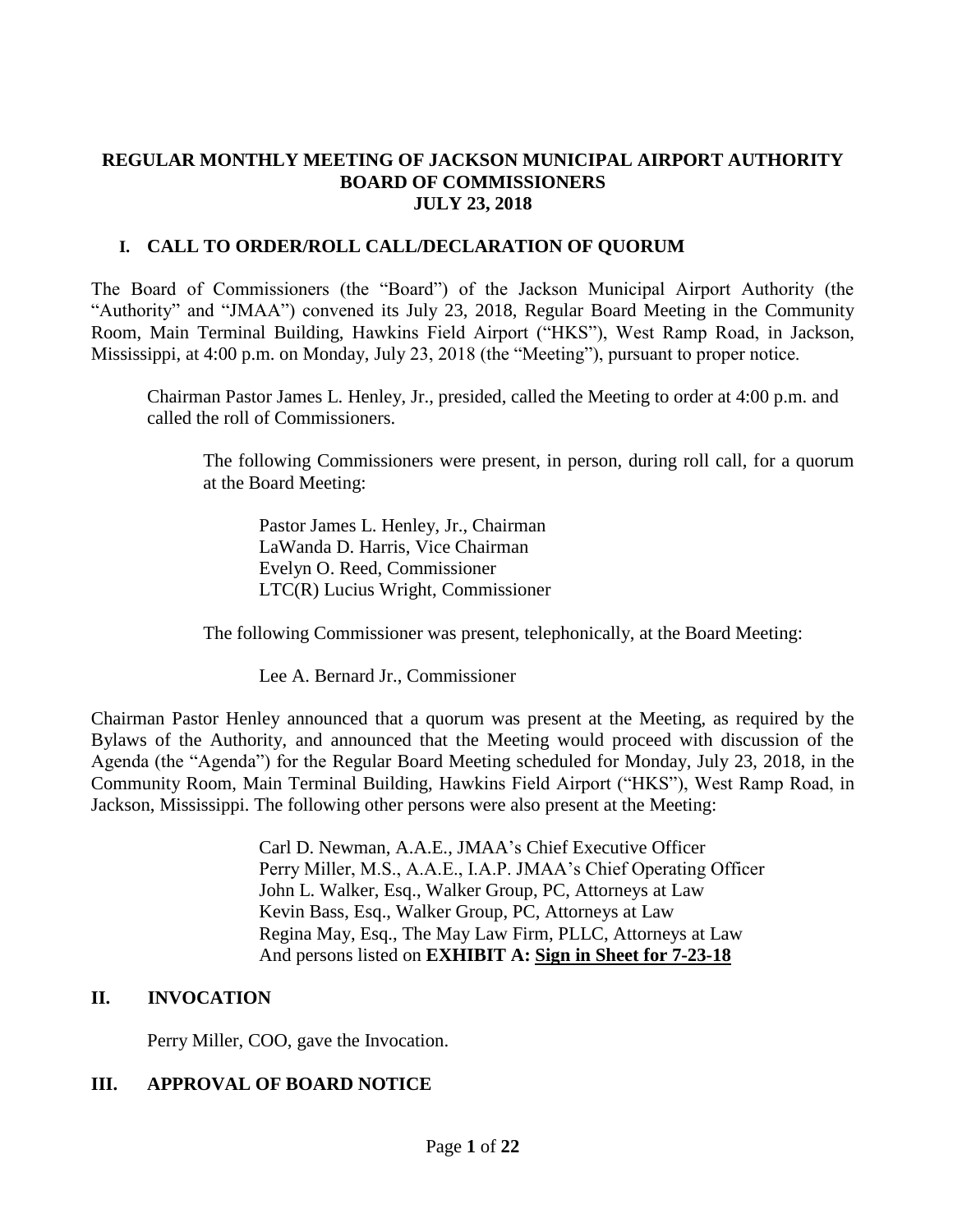A. Notice of the Special Meeting scheduled for Thursday, July 12, 2018, at 8:30 a.m.

#### **RESOLUTION CY-2018-99**

#### **APPROVAL OF THE NOTICE OF THE JULY 12, 2018 SPECIAL MEETING**

After discussion and review, and upon the motion made by Vice Chairman Harris, seconded by Commissioner Reed, and approved by unanimous vote, the following resolution was made and entered.

**RESOLVED**, that the Board hereby approves the Notice of the July 12, 2018, Special Meeting and directs that said notice be filed in the appropriate Minute Book and Records of the Authority.

Yeas: Bernard, Harris, Henley, Reed, Wright Nays: None Abstentions: None

July 23, 2018

#### **IV. APPROVAL AND EXECUTION OF MINUTES**

- A. Regular Work Session of Board of Commissioners, June 21, 2018.
- B. Regular Meeting of Board of Commissioners, June 25, 2018.
- C. Special Meeting of the Board of Commissioners, July 12, 2018.

#### **RESOLUTION CY-2018-100**

# **APPROVAL OF THE JUNE 21, 2018 REGULAR WORK SESSION, JUNE 25, 2018 REGULAR BOARD MEETING AND JULY 12, 2018 SPECIAL MEETING MINUTES**

After discussion and review and upon the motion made by Vice Chairman Harris, seconded by Commissioner Reed, the Minutes of the Regular Work Session, June 21, 2018, the Regular Board Meeting of the Commissioners, June 25, 2018, and the Special Meeting, July 12, 2018, were approved by unanimous vote of the Commissioners present, and the following resolution was made and entered.

**RESOLVED**, that the Board hereby approves the Minutes of the Regular Work Session, June 21, 2018, the Regular Board Meeting of the Commissioners, June 25, 2018, and the Special Meeting, July 12, 2018, as presented, and directs that said Minutes be filed in the appropriate Minute Book and Records of the Authority.

Yeas: Bernard, Harris, Henley, Reed, Wright Nays: None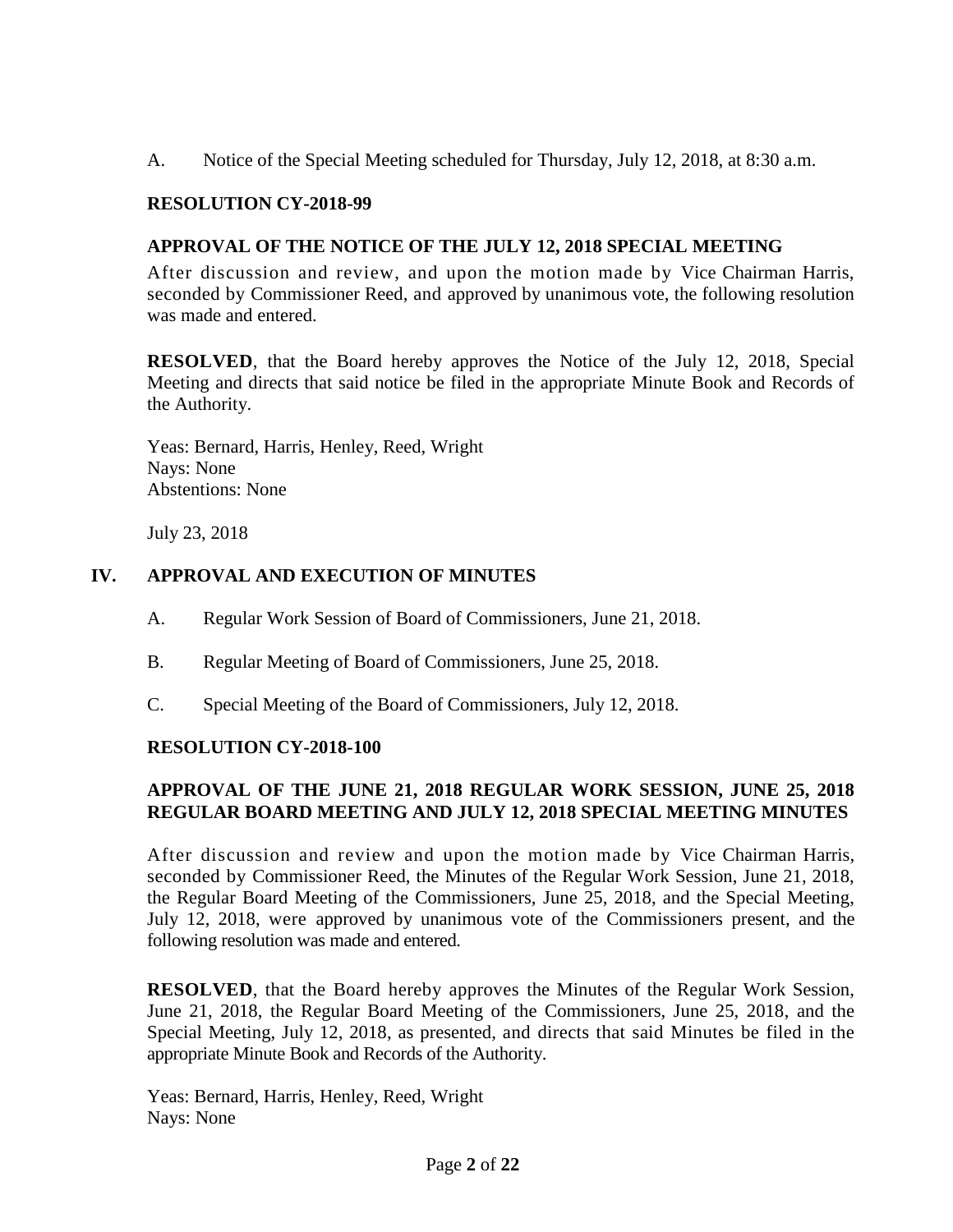#### Unexecuted Minutes of the Jackson Municipal Airport Authority

Abstentions: None

July 23, 2018

## **V. PUBLIC COMMENTS**

None.

#### **VI. REPORTS**

#### **A. Report from the Chairman**

Chairman Pastor Henley announced that "Life is short, do what is right."

Then Chairman Pastor Henley introduced Mr. Carl D. Newman, CEO, to present the CEO's report.

#### **B. Chief Executive Officer**

## **1. Airport Project Manager Summary, Period Ending June 30, 2018...….………..…………………………………..…...……Page 1 1**

Mr. Newman directed the Board's attention to the Airport Project Manager Summary ("APMS"), found at pages 1-17 in the July 23, 2018 Board Meeting Packet and distributed to the Board before the Regular Work Session and Regular Board Meeting. The Board reviewed the Report and had no questions.

# **2. Airport Activity Statistics Report, Period Ending June 30, 2018....………………………………………..………….........Page 18**

Mr. Newman directed the Board's attention to the Airport Activity Statistics Report, which was distributed to the Board before the Regular Work Session and Regular Board Meeting, found at pages 18-30 in the July 23, 2018 Board Meeting Packet. The Board reviewed the Report and had no questions.

#### **C. Attorney**

 $\overline{a}$ 

1. Attorney Walker informed the Board that a draft of the Resolution authorizing JMAA Staff to set certain parking fees within the maximum daily rates allowed was given to each Commissioner. He recommended that the Board consider it at an appropriate time.

<sup>&</sup>lt;sup>1</sup> The page numbers herein are the page numbers contained in the Meeting Packet which is attached as an Exhibit to the July 23, 2018 Regular Board Meeting Minutes.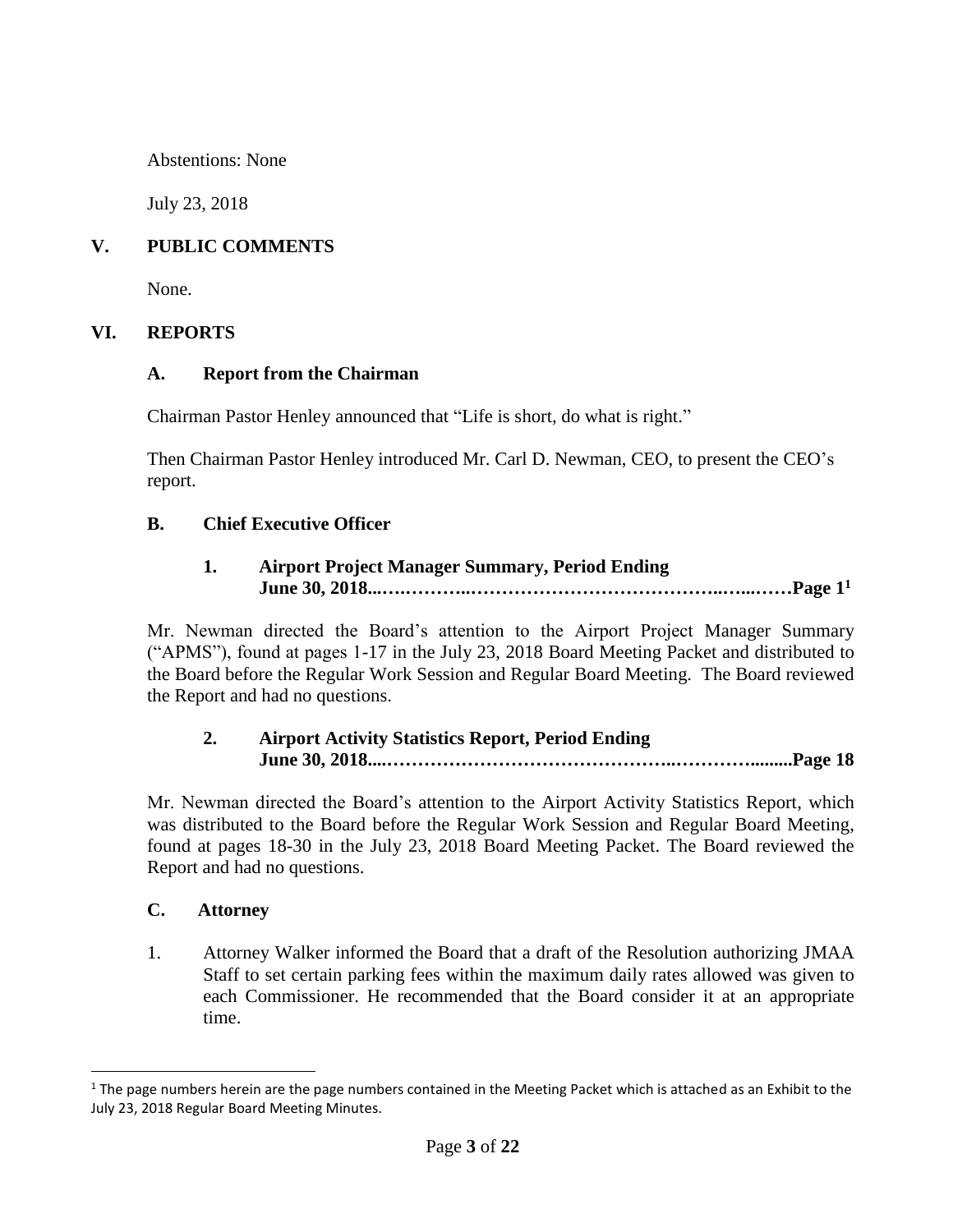2. Next, Attorney Walker announced that there are two (2) matters that he recommends the Board take up during an Executive Session. Therefore, he recommended the Board enter Closed Session at an appropriate time to consider said matters.

# **VII. ACTION ITEMS**

## **A. Financial Matters**

*1.* **Financial Reports for June 2018:**

*(a) Balance Sheet: Accept…………………………………………….........Page 31*

*(b) Income Statement: Accept……………………….……...……...……...Page 33*

Mr. Newman directed the Board's attention to the Balance Sheet, Income Statement, and Claims Docket for June 2018, which are included in the Packet, and he discussed them with the Board. Mr. Newman stated that Staff is requesting that the Board adopt resolutions accepting the Balance Sheet and Income Statement for June 2018 and approving payment of the Claims Docket for June 2018.

#### **RESOLUTION CY-2018-101**

# **RESOLUTION ACCEPTING/APPROVING THE JUNE 2018 FINANCIAL REPORTS: BALANCE SHEET AND INCOME STATEMENT**

Upon motion by Vice Chairman Harris, seconded by Commissioner Reed, the following **RESOLUTION** was made and approved by unanimous vote.

**WHEREAS,** the Board of Commissioners (the "Board") of the Jackson Municipal Airport Authority (the "Authority") reviewed and considered the Authority's Balance Sheet and Income Statement ("the Financial Reports") for the month and period ending June 30, 2018, which are included in the Packet, at pages 31-35 and were distributed to the Board prior to the July 23, 2018, Regular Monthly Meeting of the Board.

**IT IS, THEREFORE, RESOLVED** that the Board hereby accepts and approves the June 2018 Financial Reports.

Yeas: Bernard, Harris, Henley, Reed, Wright Nays: None Abstentions: None

July 23, 2018

*(c) Claims Docket for June 2018: Approve…………………………...…Page 36*

In response to Chairman Henley's inquiry, Ms. Arnetrius Branson, CFO, informed the Board

Page **4** of **22** Exhibits Provided Via Public Records Request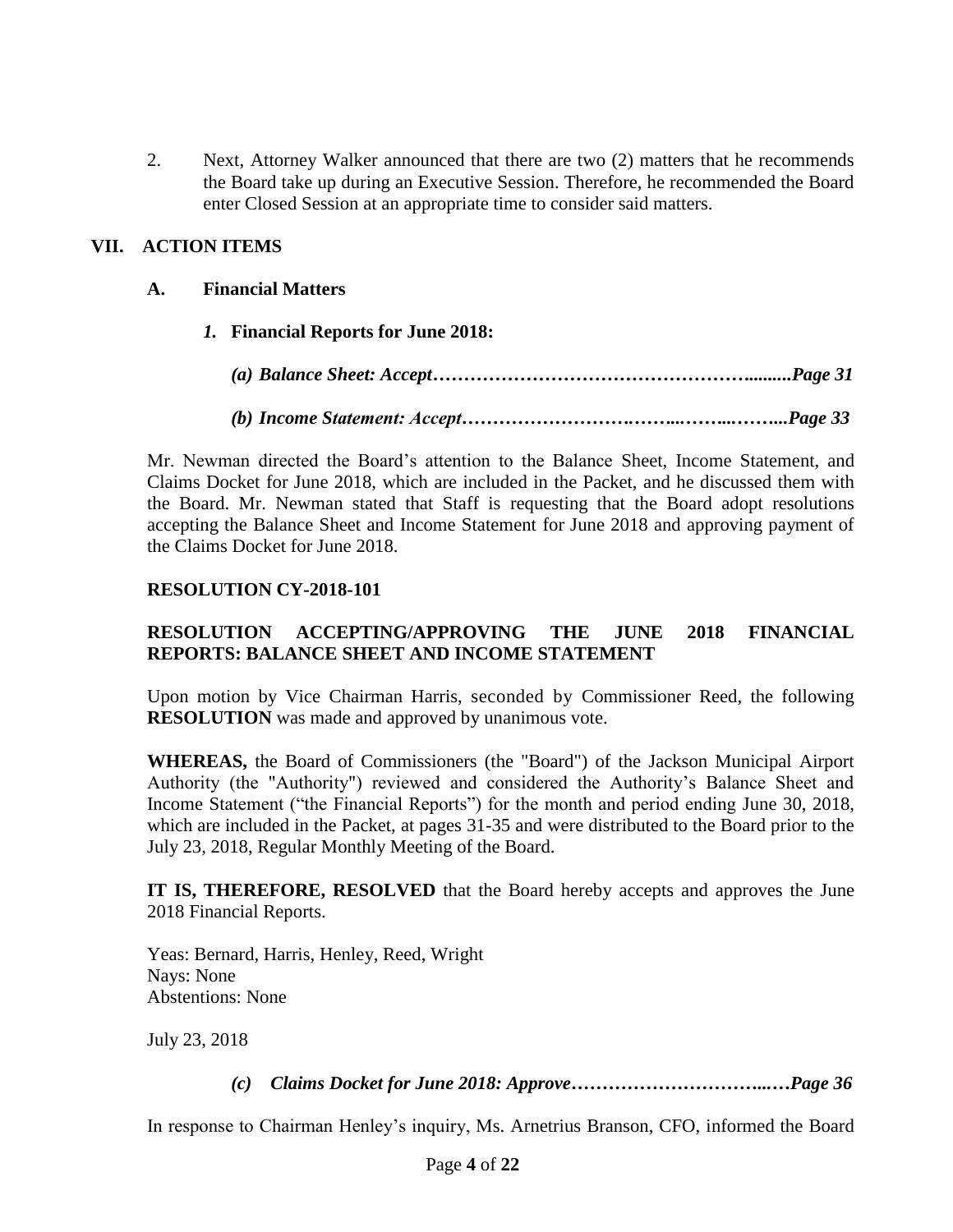that no claim for expenses related to a former employee's retirement event is included in the Claims Docket.

#### **RESOLUTION CY-2018-102**

# **RESOLUTION APPROVING THE CLAIMS DOCKET FOR THE MONTH AND PERIOD ENDING JUNE 30, 2018**

Upon motion by Vice Chairman Harris, seconded by Commissioner Reed, the following **RESOLUTION** was made and unanimously approved.

**WHEREAS**, the Board of Commissioners (the "Board") of the Jackson Municipal Airport Authority (the "Authority") reviewed and considered the Authority's Claims Docket ("Claims") for the month and period ending June 30, 2018, which is included in the Packet, at pages 36-39, and was distributed to the Board prior to the July 23, 2018, Regular Monthly Meeting of the Board.

**IT IS, THEREFORE, RESOLVED** that the Board hereby authorizes payment of the Claims in the amount of \$1,882,179.83.

Yeas: Bernard, Harris, Henley, Reed, Wright Nays: None Abstentions: None

July 23, 2018

*(d) Quarterly Statistics...…………………………………………………Page 40*

There were no inquiries about or actions taken on the Quarterly Statistics.

*2. FY 19 Budget, JMAA: Approval of the Proposed Fiscal Year 2019 Operating and Maintenance ("O&M") Budget; and the Proposed Capital Budget………………………………………………………....………..Page 43*

Chairman Pastor Henley announced that the Meeting would proceed with the Agenda and the Fiscal Year 2019 Operating and Maintenance Budget and Fiscal Year 2019 Capital Budget would be considered at a later point during the Meeting. The Board proceeded with the remaining items on the agenda.

#### **B. Construction Projects**

*1. Maintenance Facility Roof, JAN: Authorization to Advertise for Bids; Approval of Construction Budget; and Approval of the Total Project Budget…………………………………………………………………..Page 45*

Page **5** of **22**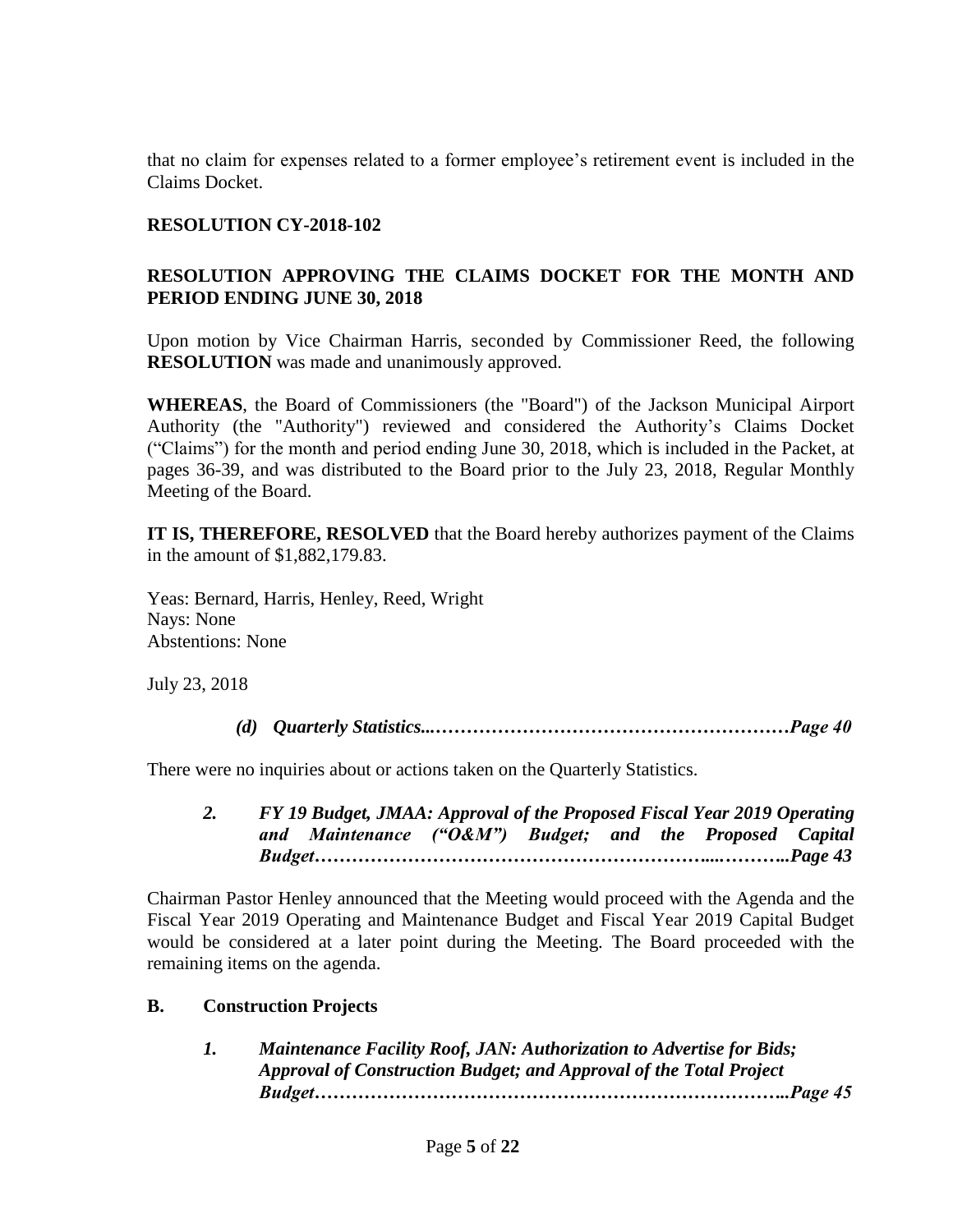#### **RESOLUTION CY-2018-103**

# **RESOLUTION: (I) GRANTING AUTHORITY TO SOLICIT BIDS FOR THE MAINTENANCE FACILITY ROOF REPAIR PROJECT; (II) APPROVING THE CONSTRUCTION BUDGET PLUS CONTINGENCY; AND (III) APPROVING THE TOTAL PROJECT BUDGET**

Upon motion by Commissioner Reed, seconded by Vice Chairman Harris, the following **RESOLUTION** was made and approved by unanimous vote.

**WHEREAS**, the Board has considered Staff's request for: (i) authority to solicit competitive bids for the Maintenance Facility Roof Repair Project at JAN; (ii) approval of the construction budget plus contingency not to exceed \$202,000.00; and (iii) approval of the total project budget of \$270,385.00; and

**WHEREAS**, the Board finds that such requests, which are explained in the Memorandum dated July 23, 2018, found at pages 45-47 of the Meeting Packet, ought to be granted.

**IT IS, THEREFORE, RESOLVED** that: (i) Staff is authorized to solicit competitive bids for the Maintenance Facility Roof Repair Project at JAN; (ii) the construction budget plus contingency not to exceed \$202,000.00 is approved; and (iii) the total project budget of \$270,385.00 is approved; and

**IT IS, THEREFORE, FURTHER RESOLVED** that the Board finds that such requests are fully explained in the Memorandum dated July 23, 2018, found at pages 45-47 of the Meeting Packet.

Yeas: Bernard, Harris, Henley, Reed, Wright Nays: None Abstentions: None

July 23, 2018

# **C. Procurements**

None

#### **D. Service Agreements**

*1. East Metro Corridor Landscaping Services, JMAA: Authorization to Award Professional Services Contract for Phase I and Phase II of the Project; and Approval of the Total Project Budget (Mississippi Yard Barber, LLC)…………………………………………………………………….Page 48*

In response to Commissioner LTC(R) Wright's inquiry, Mr. Newman informed the Board that one (1) response was received from a Jackson, MS-based company and it was not responsible.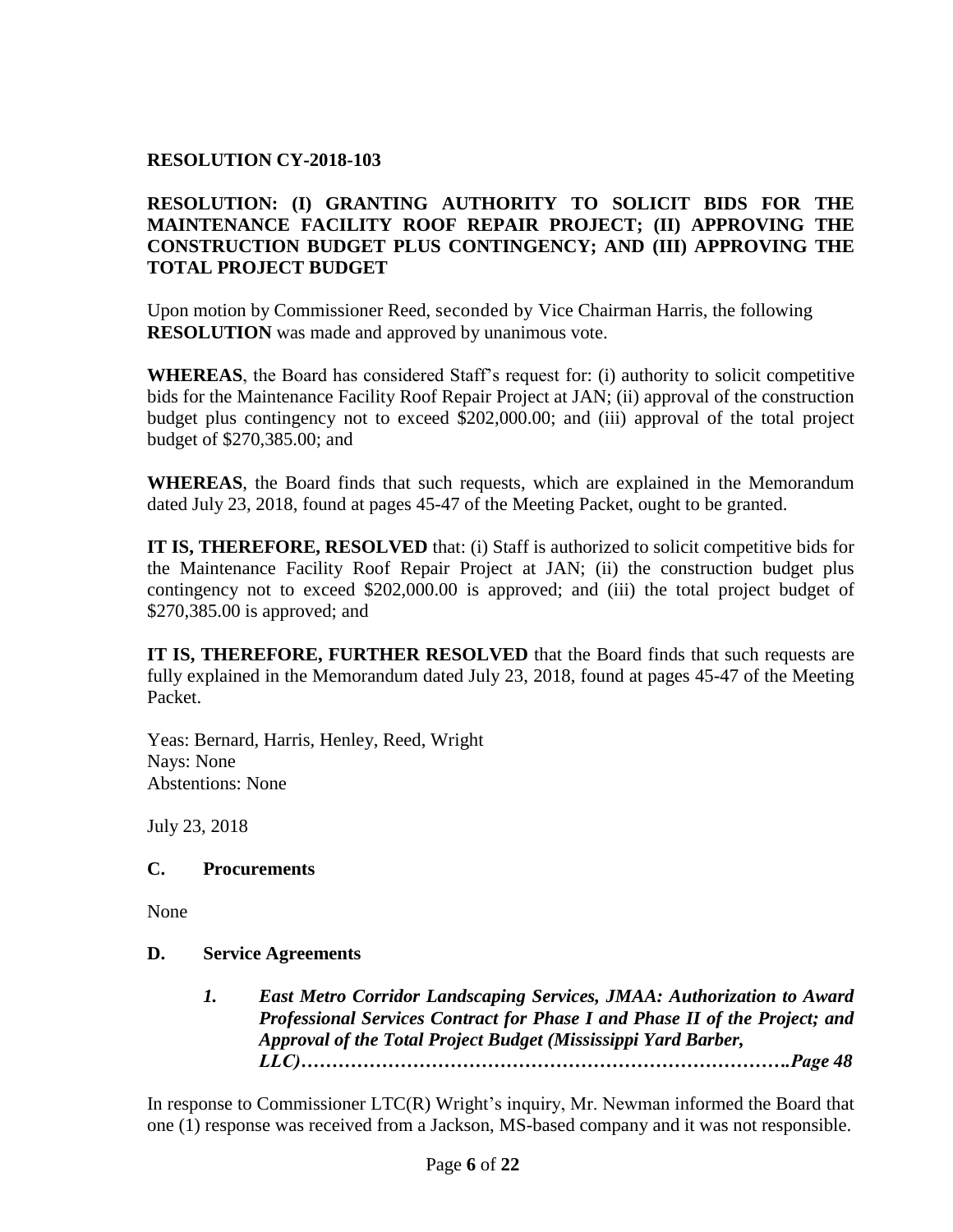Then, in response to Commissioner LTC(R) Wright's next inquiry, Mr. Newman informed the Board that the areas covered by this agreement near the road are mowed at least once weekly, and those away from the road are mowed monthly.

#### **RESOLUTION CY-2018-104**

## **RESOLUTION: (I) GRANTING AUTHORITY TO EXECUTE AN AGREEMENT WITH MISSISSIPPI YARD BARBER, LLC TO PROVIDE EAST METRO CORRIDOR LANDSCAPING SERVICES; (II) APPROVING THE TOTAL PROJECT BUDGET AMOUNT; AND (III) APPROVING THE PROPOSED TERM OF THE PROPOSED AGREEMENT**

Upon motion by Vice Chairman Harris, seconded by Commissioner Reed, the following **RESOLUTION** was made and approved by unanimous vote.

**WHEREAS**, JMAA received one (1) bid submission in response to the Request for Bids published for the East Metro Corridor Landscaping Services; and

**WHEREAS**, the Board has considered the request of Staff for authority to enter into an agreement, after review by JMAA's Legal Counsel, with Mississippi Yard Barber, LLC of Madison, MS ("MYB"), the lowest and best responsible and responsive bidder to the Jackson Municipal Airport Authority's ("JMAA") solicitation for East Metro Corridor Landscaping Services; and

**WHEREAS**, pursuant to the proposed agreement, MYB shall provide landscaping services for JMAA's property located adjacent to: (i) approximately one and nine-tenths (1.9) miles (Phase I) of roadway located on the JMAA's property along the East Metro Parkway ("EMP"), for an amount not to exceed \$94,500.00; and (ii) approximately one and four-tenths (1.4) miles (Phase II) of roadway located on JMAA's property along the EMP for an amount not to exceed \$63,000.00; and

**WHEREAS**, the Board has further considered the request of JMAA Staff for approval of the total budget amount of \$157,500.00 for this project and the proposed term of the proposed agreement will be two (2) calendar years for Phase I and Phase II; and

**WHEREAS**, Mississippi Yard Barber, LLC is a Disadvantaged Business Enterprise ("DBE"), and therefore there is one hundred percent (100%) DBE participation in this project; and

**WHEREAS**, the Board finds that such requests, which are explained in the Memorandum dated July 23, 2018, at pages 48-50 of the Meeting Packet, ought to be granted.

**IT IS, THEREFORE, RESOLVED** that Staff is authorized to enter into an agreement, after review by JMAA's Legal Counsel, with Mississippi Yard Barber, LLC of Madison, MS ("MYB"), the lowest and best responsible and responsive bidder to the Jackson Municipal

Page **7** of **22**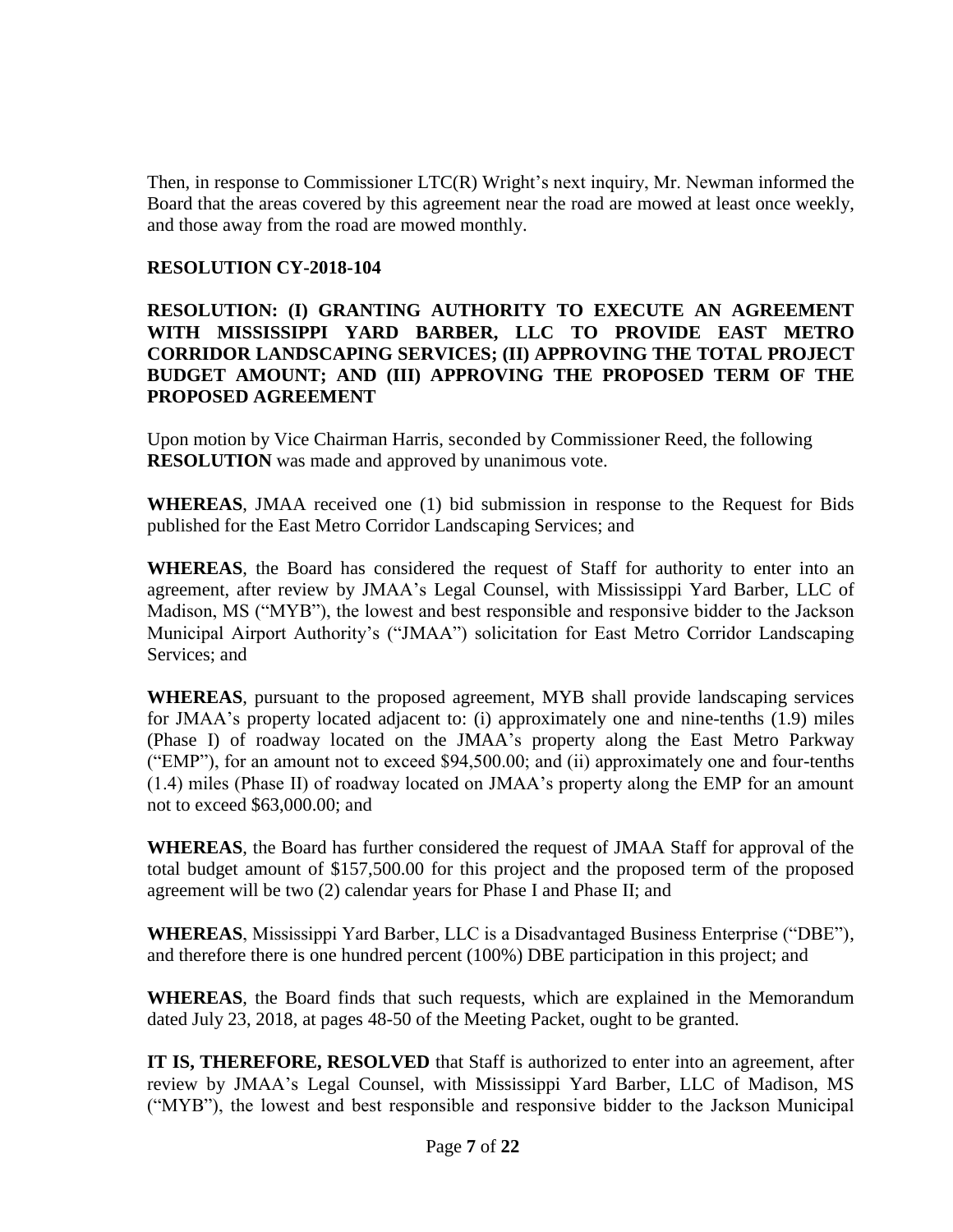Airport Authority's ("JMAA") solicitation for East Metro Corridor Landscaping Services; and

**IT IS, THEREFORE, FURTHER RESOLVED** that, pursuant to the proposed agreement, MYB shall provide landscaping services for JMAA's property located adjacent to: (i) approximately one and nine-tenths (1.9) miles (Phase I) of roadway located on the JMAA's property along the East Metro Parkway ("EMP"), for an amount not to exceed \$94,500.00; and (ii) approximately one and four-tenths (1.4) miles (Phase II) of roadway located on JMAA's property along the EMP for an amount not to exceed \$63,000.00; and

**IT IS, THEREFORE, FURTHER RESOLVED** that the total budget amount of \$157,500.00 for this project is approved and the proposed term of two (2) calendar years for Phase I and Phase II of the proposed agreement is approved; and

**IT IS, THEREFORE, FURTHER RESOLVED** that Mississippi Yard Barber, LLC is a Disadvantaged Business Enterprise ("DBE") and therefore there is one hundred percent (100%) DBE participation in this project; and

**IT IS, THEREFORE, FURTHER RESOLVED** that the Board finds that such requests are fully explained in the Memorandum dated July 23, 2018, at pages 48-50 of the Meeting Packet.

Yeas: Bernard, Harris, Henley, Reed, Wright Nays: None Abstentions: None

July 23, 2018

*2. Project Management Support Services, JMAA: Authorization to Extend the Professional Services Agreement; Approval of the Total Contract Amount to Remain at the Previous Board Approved Amount; and Approval of a Contract Term Extension (Kimley-Horn and Associates, Inc.)……..………….Page 51*

The Board considered the **MOTION** by Commissioner Reed, seconded by Commissioner Chairman Pastor Henley, to: (i) authorize JMAAA Staff to exercise the option to extend the existing Professional Services Agreement ("Agreement") with Kimley-Horn and Associates, Inc. ("Kimley-Horn"), a North Carolina Corporation with offices in Ridgeland, Mississippi, which provides for Project Management Support Services ("PMSS") for projects identified in the Jackson Municipal Airport Authority's ("JMAA") Capital Improvement Program ("CIP") and JMAA's Strategic Plan 2021 ("Strategic Plan"); and (ii) approve the contract term extension of two (2) years through November 7, 2020.

Vice Chairman Harris expressed concerns about the percentage of the proposed work assignment to entities performing the services. She asked how the environmental services needed for the projects amounted to only two percent (2%) of the total purposed work performed pursuant to the contract.

> Page **8** of **22** Exhibits Provided Via Public Records Request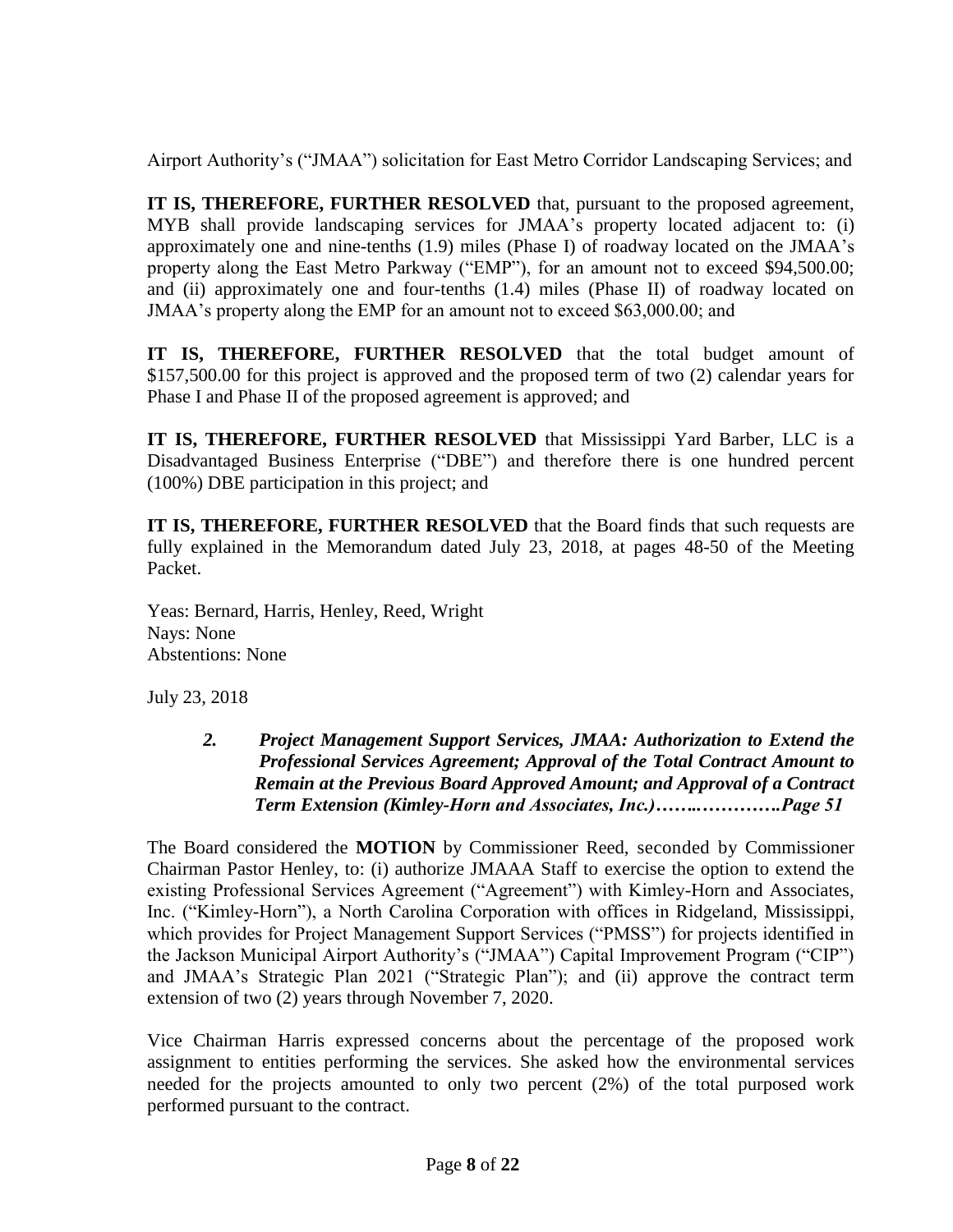In response, Kimley-Horn's representative informed the Board that the percentage of work provided was based on the projects being managed. Further, he stated that the percentage included in the Board Memo is the minimum amount of environmental services anticipated. He added that Kimley-Horn will review the projects and verify if there is a need for additional environmental services.

The Board held further discussion concerning the contract percentage amounts related to the service providers involved in the project management contract.

Commissioner Reed then moved to amend her previous motion to include in the project management agreement that a minimum of ten percent (10%) of the contract value be allotted to the environmental aspect of the projects managed by Kimley-Horn. Vice Chairman Harris seconded the motion.

The Board then held further discussion concerning Vice Chairman Harris' concern about the low percentage of work allocated to the various service providers involved in the contract.

After discussion, Commissioner Reed withdrew her **Amended Motion.** Then, the Board pursuant to the original motion resolved the below Resolution.

# **RESOLUTION CY-2018-105**

**RESOLUTION: (I) AUTHORIZING STAFF TO EXERCISE THE OPTION TO EXTEND THE EXISTING PROFESSIONAL SERVICES CONTRACT AGREEMENT ("AGREEMENT') WITH KIMLEY-HORN AND ASSOCIATES, INC. FOR PROJECTS IDENTIFIED IN JMAA'S CAPITAL IMPROVEMENT PROGRAM AND STRATEGIC PLAN 2021; AND (II) APPROVING THE CONTRACT TERM EXTENSION** 

Upon motion by Commissioner Reed, seconded by Chairman Pastor Henley, the following **RESOLUTION** was made and approved by majority vote 3-1-1.

**WHEREAS**, the Board has considered the request of JMAA Staff for: (i) authority to exercise the option to extend the existing Professional Services Contract Agreement ("Agreement") with Kimley-Horn and Associates, Inc. ("Kimley-Horn"), a North Carolina Corporation with offices in Ridgeland, Mississippi, which provides for Project Management Support Services ("PMSS") for projects identified in the Jackson Municipal Airport Authority's ("JMAA") Capital Improvement Program ("CIP") and JMAA's Strategic Plan 2021 ("Strategic Plan"); and (ii) approval of a contract term extension of two (2) years through November 7, 2020; and

**WHEREAS**, the services are for projects at the Jackson-Medgar Wiley Evers International Airport ("JAN") and Hawkins Field Airport ("HKS"); and

**WHEREAS**, the previously approved contract amount not to exceed \$3,810,066.00 will not increase; and

Page **9** of **22**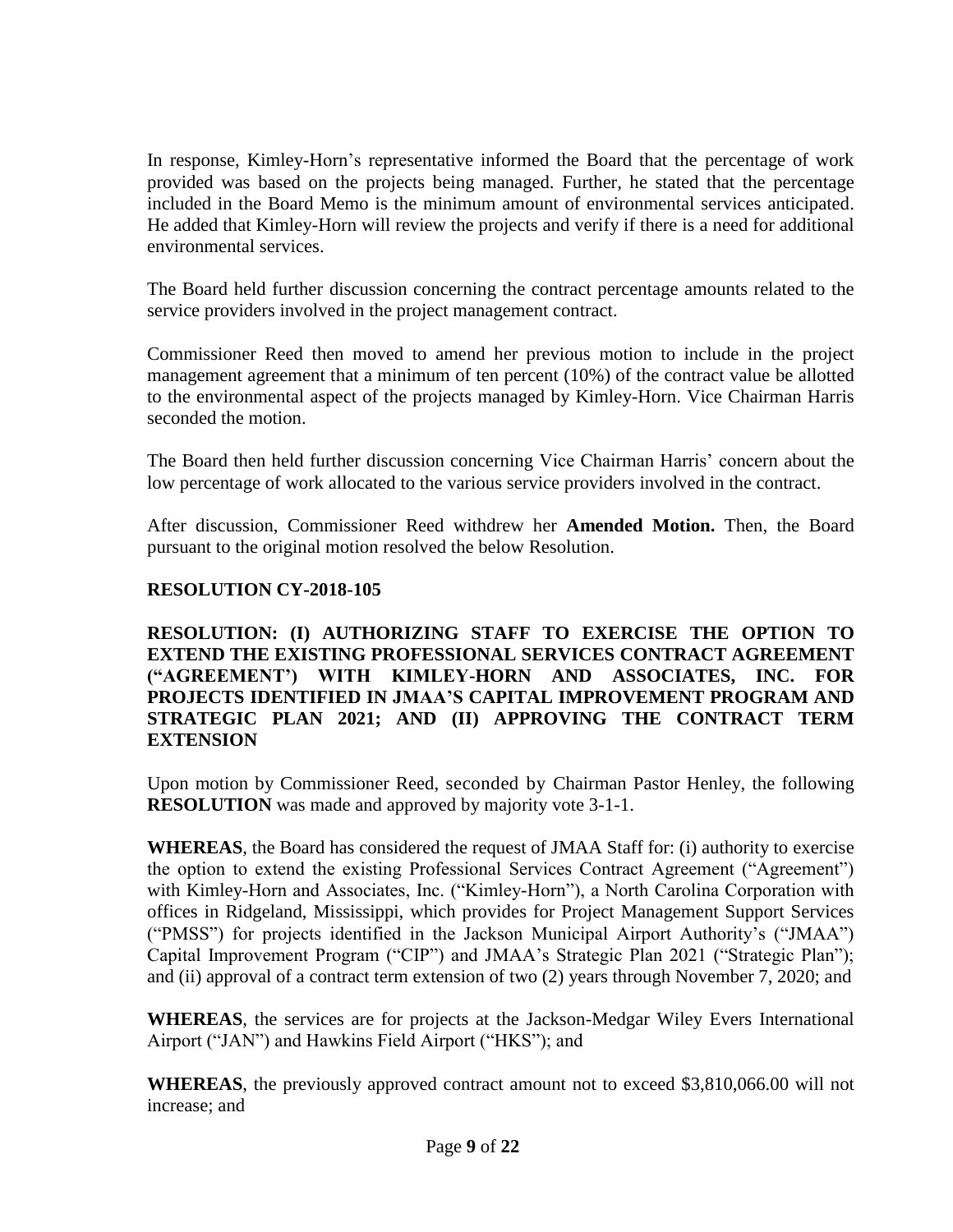**WHEREAS**, Kimley-Horn will continue to be supported by Waggoner Engineering, Inc. (a Jackson-based engineering and planning services firm), JBHM Architecture (a Tupelo-based multidiscipline design firm), AJA Management and Technical Services, Inc. (a Jackson-based certified Disadvantaged Business Enterprise ["DBE"] providing Construction Inspection Services), Faith Group, LLC (a woman-owned certified DBE specializing in the planning and design of security, safety and IT systems), Advanced Environmental Consultants (a Jacksonbased, woman-owned DBE firm specializing in environmental regulation and remediation), and Connico, Inc. (a certified DBE firm specializing in cost estimating, scheduling, and project management); and

**WHEREAS**, the Board finds that such requests, which are explained in the Memorandum dated July 23, 2018, at pages 51-53 of the Meeting Packet, ought to be granted.

**IT IS, THEREFORE, RESOLVED** that: (i) JMAA Staff is authorized to exercise the option to extend the existing Professional Services Contract Agreement ("Agreement") with Kimley-Horn and Associates, Inc. ("Kimley-Horn"), a North Carolina Corporation with offices in Ridgeland, Mississippi, which provides for Project Management Support Services ("PMSS") for projects identified in the Jackson Municipal Airport Authority's ("JMAA") Capital Improvement Program ("CIP") and JMAA's Strategic Plan 2021 ("Strategic Plan"); and (ii) the contract term extension of two (2) years through November 7, 2020 is approved; and

**IT IS, THEREFORE, FURTHER RESOLVED** that the services are for projects at the Jackson-Medgar Wiley Evers International Airport ("JAN") and Hawkins Field Airport ("HKS"); and

**IT IS, THEREFORE, FURTHER RESOLVED** that the previously approved contract amount not to exceed \$3,810,066.00 will not increase; and

**IT IS, THEREFORE, FURTHER RESOLVED** that Kimley-Horn will continue to be supported by Waggoner Engineering, Inc. (a Jackson-based engineering and planning services firm), JBHM Architecture (a Tupelo-based multidiscipline design firm), AJA Management and Technical Services, Inc. (a Jackson-based certified Disadvantaged Business Enterprise ["DBE"] providing Construction Inspection Services), Faith Group, LLC (a woman-owned certified DBE specializing in the planning and design of security, safety and IT systems), Advanced Environmental Consultants (a Jackson-based, woman-owned DBE firm specializing in environmental regulation and remediation), and Connico, Inc. (a certified DBE firm specializing in cost estimating, scheduling, and project management); and

**IT IS, THEREFORE, FURTHER RESOLVED** that the Board finds that such requests are fully explained in the Memorandum dated July 23, 2018, found at pages 51-53 of the Meeting Packet.

Yeas: Bernard, Henley, Reed Nays: Wright Abstentions: Harris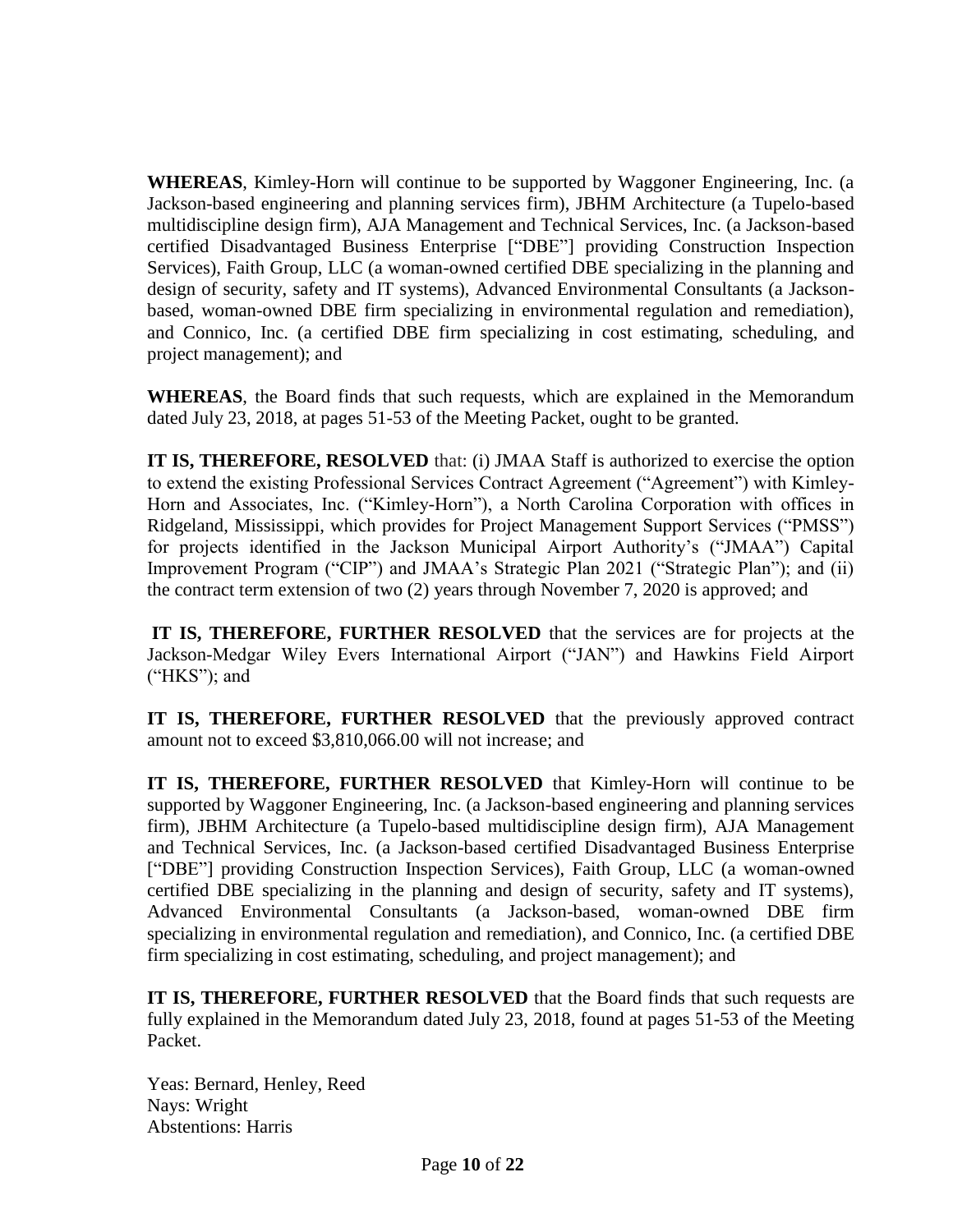July 23, 2018

**3.** *Perimeter Service Road Rehabilitation Project, JAN: Authorization to Award the Professional Services Contract; and Approval of the Budget for this Phase of the Project (Neel-Schaffer, Inc.)……..…………………Page 54*

# **RESOLUTION CY-2018-106**

# **RESOLUTION GRANTING AUTHORITY TO AWARD A PROFESSIONAL SERVICE CONTRACT TO NEEL-SCHAFFER, INC. FOR ENGINEERING DESIGN AND CONSTRUCTION OVERSIGHT PROFESSIONAL SERVICES IN CONNECTION WITH THE PERIMETER SERVICE ROAD REHABILITATION PROJECT**

Upon motion by Vice Chairman Harris, seconded by Commissioner Reed, the following **RESOLUTION** was made and approved by unanimous vote.

**WHEREAS,** the Board has considered the request of Staff for authority to award the contract for engineering design and construction oversight professional services in connection with the Perimeter Service Road Rehabilitation Project at Jackson-Medgar Wiley Evers International Airport ("JAN") to Neel-Schaffer, Inc. of Jackson, Mississippi ("Neel-Schaffer") for fees, plus a contingency amount, not to exceed \$342,000.00; and

**WHEREAS**, the Statement of Qualifications submitted by Neel-Schaffer received the highest score of the six (6) Statements of Qualifications received by JMAA, and Neel-Schaffer is JMAA Staff's preferred consultant; and

**WHEREAS**, Myriad Engineering Solutions, LLC, a Mississippi LLC, headquartered in Terry MS, and Certified Minority Business Enterprise ("MBE") shall be a subcontractor on the project providing design assistance for drainage improvements and shall receive ten and fourtenths percent (10.4%) of the amount paid to Neel-Schaffer pursuant to the agreement.

**WHEREAS**, Crown Engineering, PLLC, a Mississippi LLC, headquartered in Madison, MS, and Certified MBE shall be a subcontractor providing construction administration, and shall receive thirty-two and six-tenths percent (32.6%) of the amount paid to Neel-Schaffer pursuant to the agreement; and

**WHEREAS**, the Board finds that such requests, which are explained in the Memorandum dated July 23, 2018, at pages 54-57 of the Meeting Packet, ought to be granted.

**IT IS, THEREFORE, RESOLVED** that Staff is authorized to award the contract for engineering design and construction oversight professional services in connection with the Perimeter Service Road Rehabilitation Project at Jackson-Medgar Wiley Evers International

Page **11** of **22**

Exhibits Provided Via Public Records Request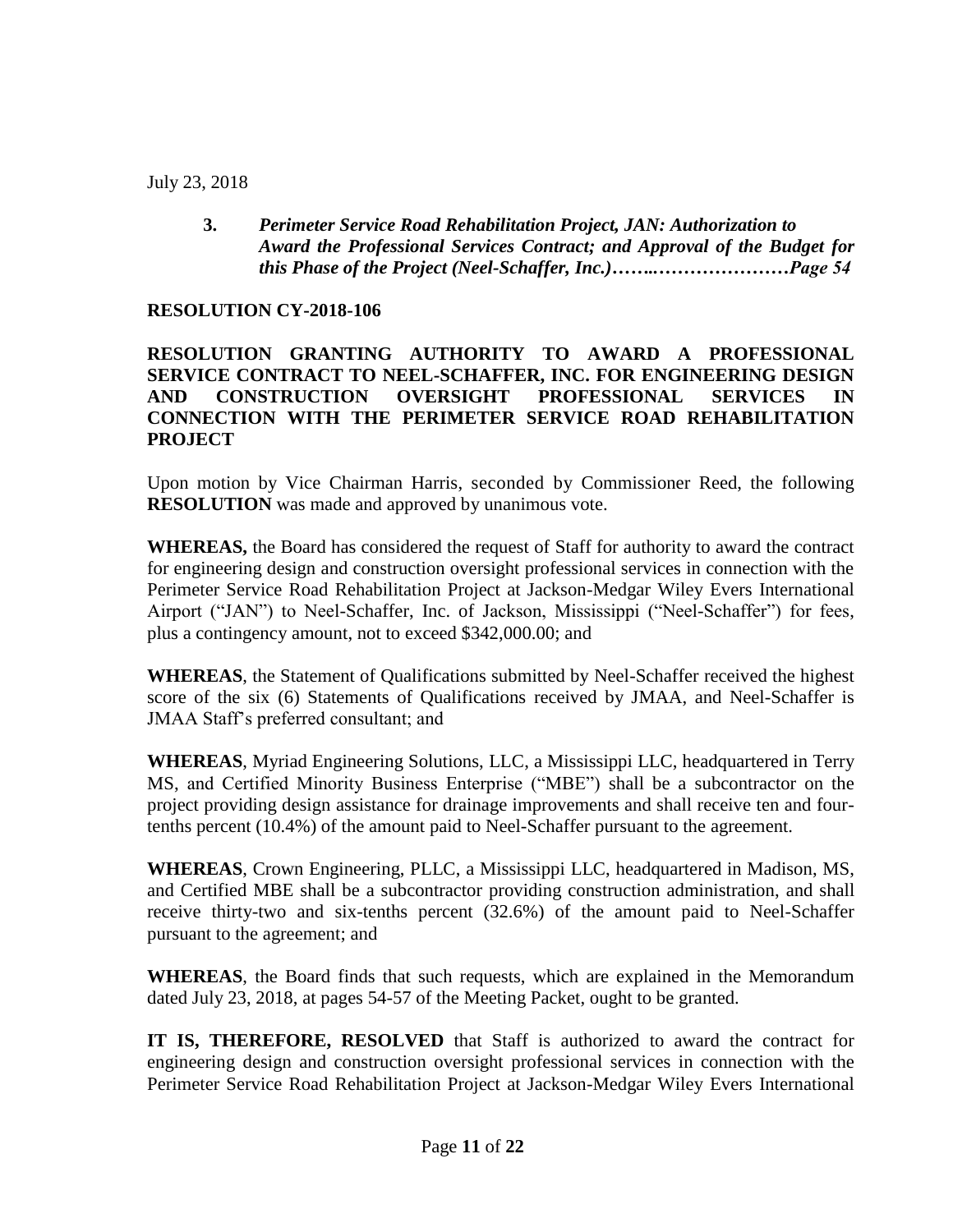Airport ("JAN") to Neel-Schaffer, Inc. of Jackson, Mississippi ("Neel-Schaffer") for fees, plus a contingency amount, not to exceed \$342,000.00; and

**IT IS, THEREFORE, FURTHER RESOLVED** that Myriad Engineering Solutions, LLC, a Mississippi LLC, headquartered in Terry, MS, and Certified Minority Business Enterprise ("MBE") shall be a subcontractor on the project providing design assistance for drainage improvements and shall receive ten and four-tenths percent (10.4%) of the amount paid to Neel-Schaffer.

**IT IS, THEREFORE, FURTHER RESOLVED** that Crown Engineering, PLLC, a Mississippi LLC, headquartered in Madison, MS, and Certified MBE shall be a subcontractor on the project, providing construction administration, and shall receive thirty-two and six tenths percent (32.6%) of the amount paid to Neel-Schaffer pursuant to the agreement; and

**IT IS, THEREFORE, FURTHER RESOLVED** that the Board finds that such request are fully explained in the Memorandum dated July 23, 2018, at pages 54-57 of the Meeting Packet.

Yeas: Bernard, Harris, Henley, Reed, Wright Nays: None Abstentions: None

July 23, 2018

### *4. Recommendation of Alternative Professional Services Vendor, JAN: Authorization to Execute a Professional Services Agreement and to Replace the Incumbent Professional Services Operator (Jacobsen Daniels).....Page 58*

Mr. Darryl Daniels, of Jacobsen Daniels, introduced himself to the Board and expressed appreciation for the opportunity to provide food and beverage concessions at the Jackson-Medgar Wiley Evers International Airport.

# **RESOLUTION CY-2018-107**

**RESOLUTION GRANTING AUTHORITY TO: (I) EXECUTE A PROFESSIONAL SERVICE AGREEMENT WITH JACOBSEN DANIELS FOR FOOD AND BEVERAGE CONCESSIONS AT JACKSON-MEDGAR WILEY EVERS INTERNATIONAL AIRPORT ("JAN"); AND (II) PROCEED WITH THE TERMINATION AND REPLACEMENT OF THE CURRENT FOOD AND BEVERAGE CONCESSIONS PROFESSIONAL SERVICES OPERATOR**

Upon motion by Commissioner Reed, seconded by Vice Chairman Harris, the following **RESOLUTION** was made and unanimously approved.

**WHEREAS**, the Board has considered Staff's recommendation of Jacobsen Daniels (JD) as an alternative food and beverage professional services operator and requests for Board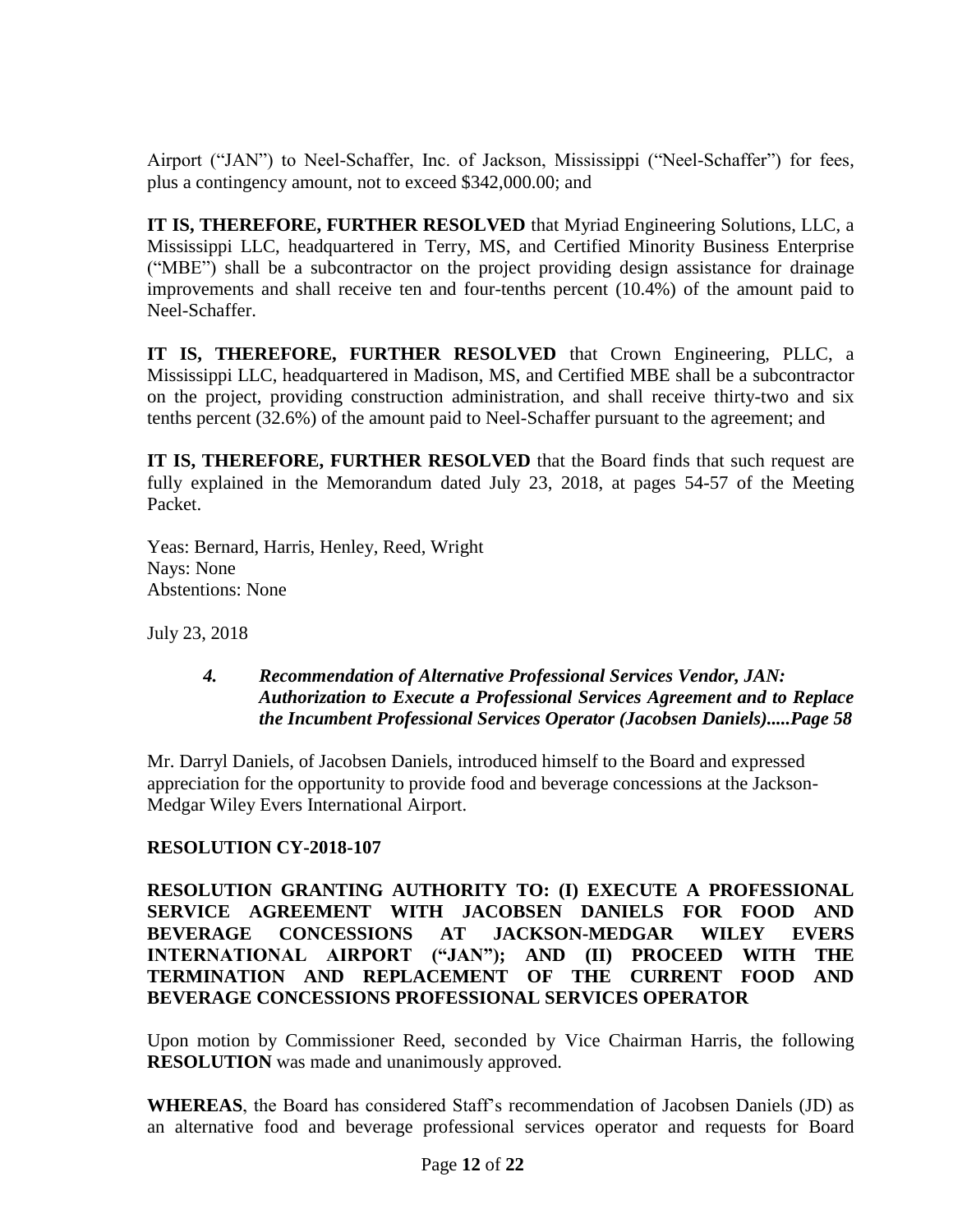authority to execute, after review by JMAA's Legal Counsel, a Professional Services Agreement ("Agreement") with JD for Food and Beverage concessions at JAN; and

**WHEREAS**, the Board has also considered Staff's request for authority to proceed with the termination notification to, and replacement of the present food and beverage concessions professional services operator; and

**WHEREAS**, the base terms of the Agreement with JD will be for ten (10) years, and JD will pay a Minimum Annual Guarantee ("MAG") amount of \$120,000.00 or nine percent (9%) of gross sales as rent, whichever is greater, to JMAA, and JD will make a minimum capital investment of \$1,000,000.00; and

**WHEREAS**, JD proposes to partner with local City of Jackson operators and provide a range of options that highlights the Jackson Community and delivers a **"SENSE OF PLACE PROGRAM"** consisting of the following locally themed facilities:

- 1. Farish Street Market Casual food and beverages;
- 2. Mississippi Blues and Tap Bar;
- 3. Capital City Tavern Bar; and
- 4. Cup O' Joe-Coffee/Bakery Concept; and

**WHEREAS**, the Board finds that such requests, which are explained in the Memorandum dated July 23, 2018, found at pages 58-59 of the Meeting Packet, ought to be granted.

**IT IS, THEREFORE, RESOLVED** that the Board accepts Staff's recommendation of Jacobsen Daniels (JD) as an alternative food and beverage concessions professional services operator and authorizes Staff, after review by JMAA's Legal Counsel, to execute a Professional Services Agreement ("Agreement") with JD for Food and Beverage concessions at JAN; and

**IT IS, THEREFORE, FURTHER RESOLVED** that Staff is authorized to proceed with the termination notification to, and replacement of the present food and beverage concessions professional services operator; and

**IT IS, THEREFORE, FURTHER RESOLVED** that the base terms of the Agreement with JD will be for ten (10) years and JD will pay a Minimum Annual Guarantee ("MAG") amount of \$120,000.00 or nine percent (9%) of gross sales as rent, whichever is greater, to JMAA, and will make a minimum capital investment of \$1,000,000.00; and

**IT IS, THEREFORE, FURTHER RESOLVED** that JD shall partner with local City of Jackson operators and provide a range of options that highlights the Jackson Community and delivers a **"SENSE OF PLACE PROGRAM,"** consisting of the following locally themed facilities:

1. Farish Street Market - Casual food and beverages;

Page **13** of **22**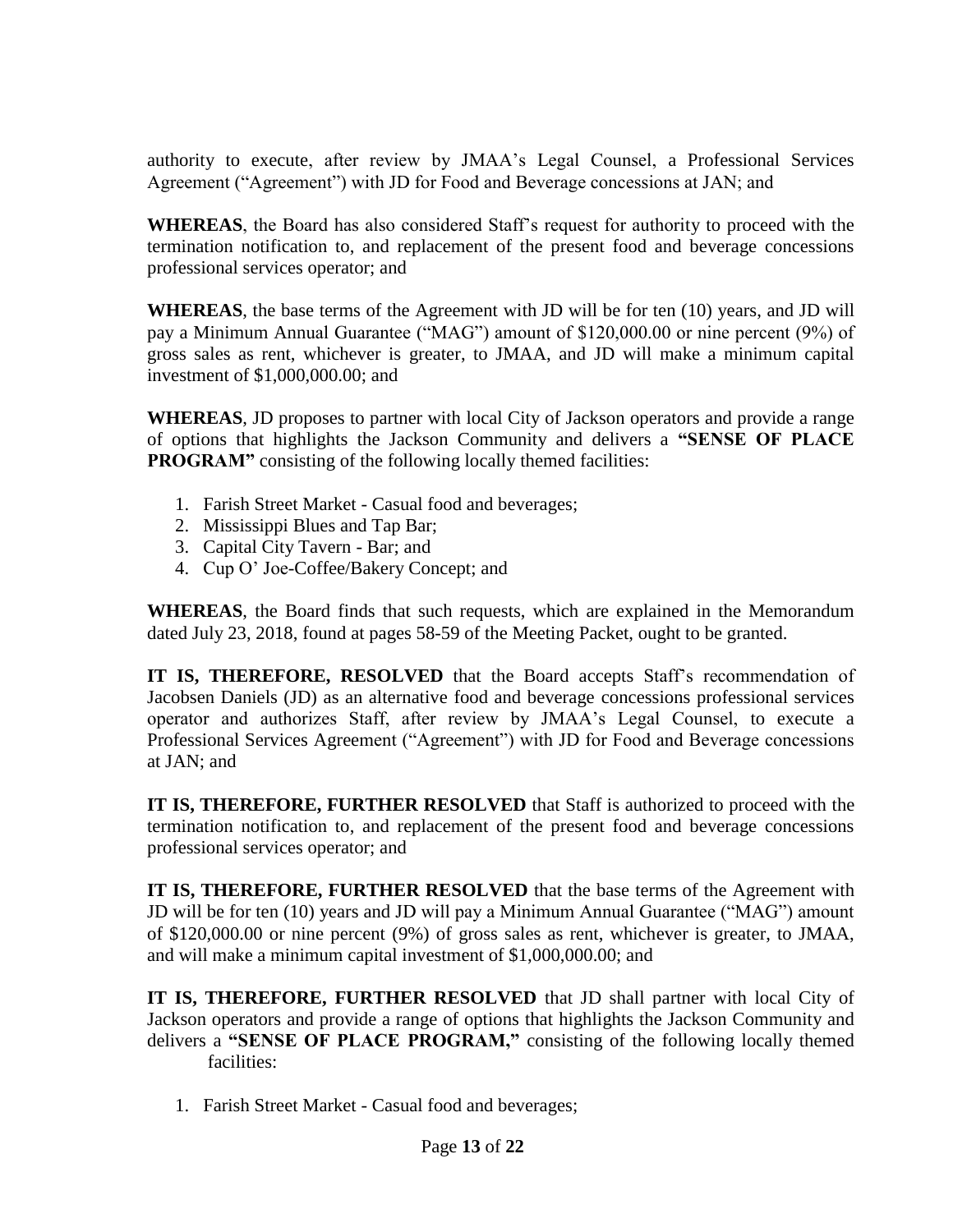- 2. Mississippi Blues and Tap Bar;
- 3. Capital City Tavern Bar; and
- 4. Cup O' Joe-Coffee/Bakery Concept; and

**IT IS, THEREFORE, FURTHER RESOLVED** that the Board finds that such requests are fully explained in the Memorandum dated July 23, 2018, found at pages 58-59 of the Meeting Packet.

Yeas: Bernard, Harris, Henley, Reed, Wright Nays: None Abstentions: None

July 23, 2018

Next, the Board returned to the Fiscal Year 2019 Operating and Maintenance Budget and Fiscal Year 2019 Capital Budget Agenda topics. The Board Memo regarding 2019 Budgets is located on Pages 43 and 44 of the Packet.

Chairman Pastor Henley addressed the Board and referenced the inclusion of an in-house legal department/counsel in JMAA's FY2019 O&M Budget. He stated that the Board should consider delaying authorizing the budget for an in-house legal department as the Board does not have enough information as to whom the in-house counsel would report to, the in-house counsel's duties and responsibilities, as well as the delegating of duties between the in-house counsel and JMAA Board Counsel.

In response, Vice Chairman Commissioner Harris stated that the Board previously decided that the in-house counsel will report to the Chief Executive Officer. She added that hiring inhouse counsel is not new to the aviation industry, and there exist materials as to establishing an in-house legal department.

Next, Commissioner LTC(R) Wright commented that he would like to understand how the inhouse legal department is going to operate before proceeding with authorizing an in-house legal department.

Commissioner Reed then asked Mr. Newman, CEO, if a plan is developed as to the in-house legal department. In response, Mr. Newman informed the Board that by September 2018 JMAA Staff will be ready to go with the in-house legal department.

#### **RESOLUTION CY-2018-108**

# **RESOLUTION APPROVING AND ADOPTING THE 2019 FISCAL YEAR OPERATING AND MAINTENANCE BUDGET AND THE FISCAL YEAR 2019 CAPITAL BUDGET**

Upon motion by Vice Chairman Harris, seconded by Commissioner Reed, the following **RESOLUTION** was made and approved by majority vote (3-2-0).

> Page **14** of **22** Exhibits Provided Via Public Records Request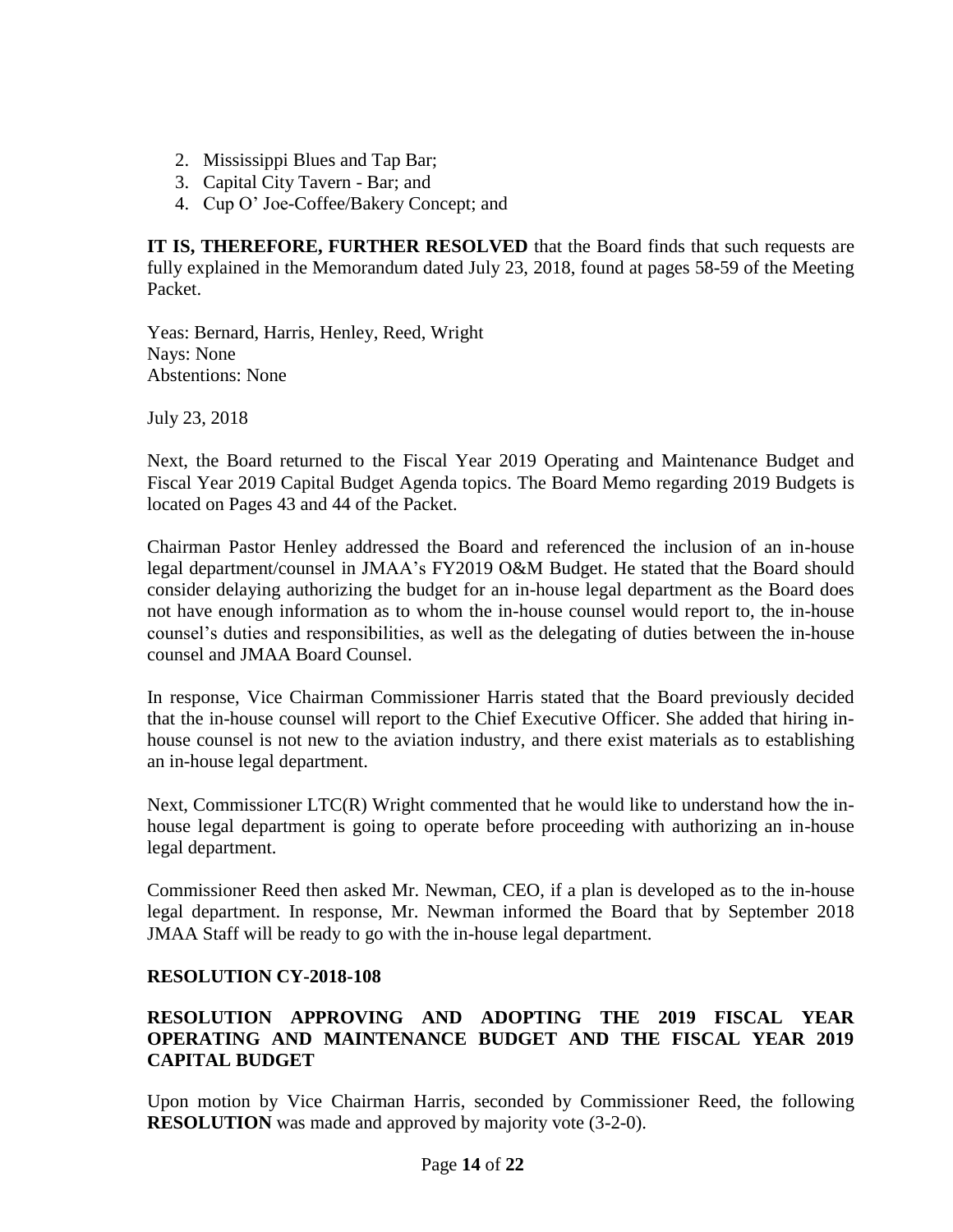**WHEREAS**, the Board of Commissioners (the "Board") of the Jackson Municipal Airport Authority (the "Authority") has reviewed and considered Staff's request for adoption and approval of: (i) the Fiscal Year 2019 Operating & Maintenance Budget; and (ii) the Fiscal Year 2019 Capital Budget, contained in the FY 2019 Budget Presentation Booklet entitled "JMAA Fiscal Year 2019 Annual Budgets," which was distributed to the Board prior to the July 23, 2018, Board Meeting. Said FY 2019 Budgets, contained in said FY 2019 Budget Presentation Booklet, contain the changes requested by the Commissioners during the July 12, 2018, Special Meeting and the July 19, 2018, Work Session.; and

**WHEREAS**, the key elements of the proposed Operating & Maintenance Budget in Fiscal Year 2019 and Primary Funding Sources for Capital Expenditures are contained in the Memorandum dated July 23, 2018, at pages 43-44 of the Meeting Packet.

**IT IS THEREFORE, RESOLVED** that the Board hereby adopts and approves: (i) the Fiscal Year 2019 Operating & Maintenance Budget; and (ii) the Fiscal Year 2019 Capital Budget, contained in the FY 2019 Budget Presentation Booklet entitled "JMAA Fiscal Year 2019 Annual Budgets," which was distributed to the Board prior to the July 23, 2018 Board Meeting; and

**IT IS THEREFORE, FURTHER RESOLVED** that the key elements of the proposed Operating & Maintenance Budget for Fiscal Year 2019 and Primary Funding Sources for Capital Expenditures estimated to be undertaken in Fiscal Year 2019 are contained in the Board Memorandum dated July 23, 2018, at pages 43-44 of the Meeting Packet.

Yeas: Bernard, Harris, Reed Nays: Henley, Wright Abstentions: None

July 23, 2018

After the resolution passed, Commissioner LTC(R) Wright confirmed with the Staff that a Standard Operation Procedure (SOP) or some information as to the operations of the in-house legal department will be provided to the Commissioners.

#### **E. Grants**

None.

#### **F. Other Matters**

None.

#### **OPEN SESSION**

Page **15** of **22**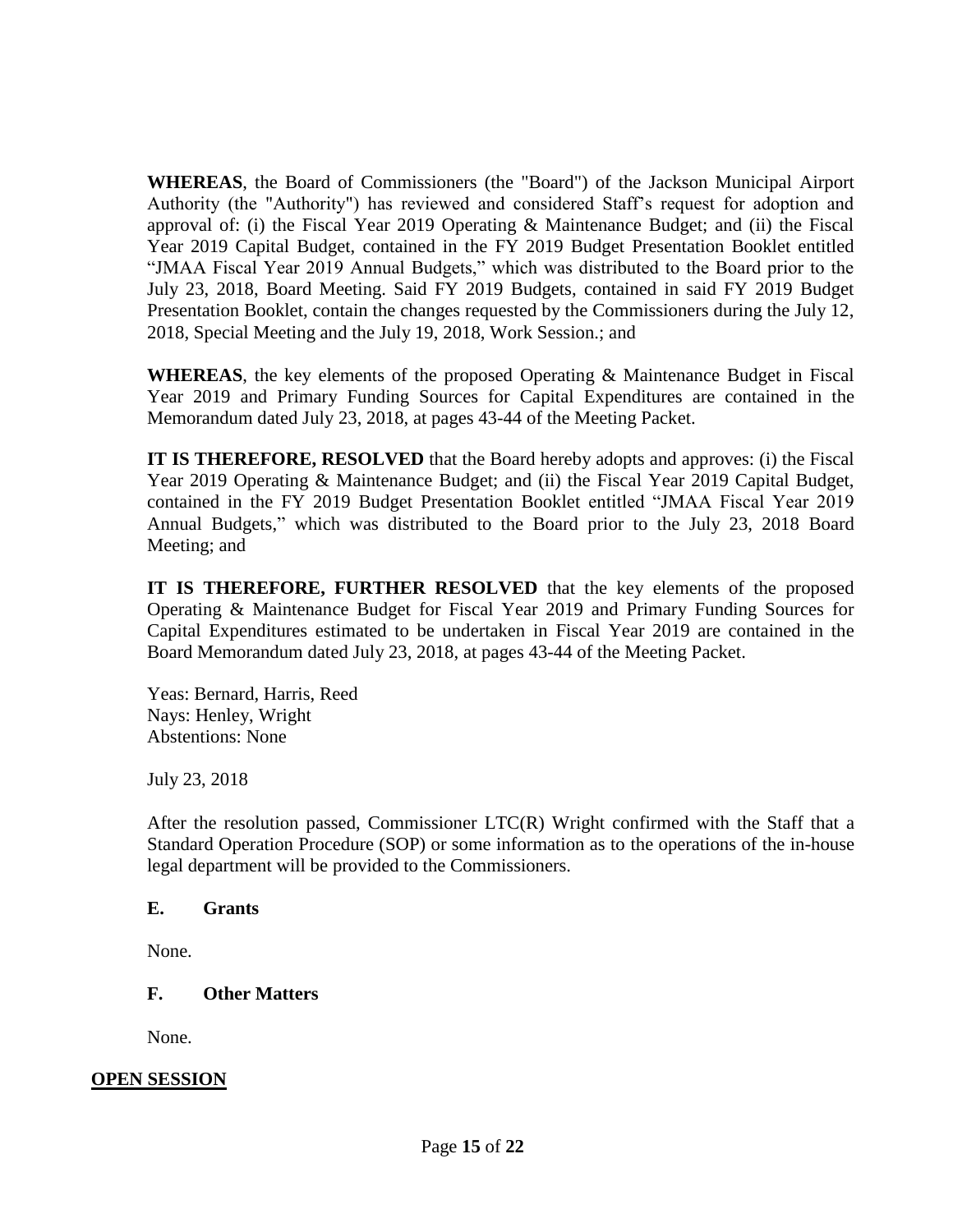Chairman Pastor Henley stated that it was necessary for the Board to enter Closed Session to determine if an Executive Session is appropriate and that he would entertain a motion to do so. Vice Chairman Harris then moved that the Board go into a Closed Session to discuss whether to go into an Executive Session to consider matters that she believed could be discussed in Executive Session and Commissioner LTC(R) Wright seconded the motion.

The Board unanimously resolved to close the Meeting. Chairman Pastor Henley asked all, except Mr. Carl Newman, CEO, Mr. Perry Miller, COO, attorneys from Walker Group, PC, and The May Law Firm, to vacate the room.

All present, with the exceptions noted, were directed to vacate the room; this was done.

The Board went into Closed Session at 5:01 p.m.

Pursuant to the Bylaw provisions regarding Commissioners participation in Closed and Executive Session by telephone, Chairman Pastor Henley asked Commissioner Bernard the questions contained in the Bylaws. In response to those questions, Commissioner Bernard stated the following:

- i. that the device that he was using to participate in the July 23, 2018, Meeting of the Board of Commissioners does not potentially allow persons other than him to hear the Meeting's proceedings;
- ii. that in the location where he is participating in the July 23, 2018, Meeting of the Board of Commissioners, no other person is able to hear any of the Board Meeting's proceedings;
- iii. that neither he nor any other person or entity is currently or will be recording the Executive Session; and
- iv. that he will immediately inform the other Commissioners participating in the Board Meeting if any of the above matters, affirmed by him, cease to exist during the course of the Executive Session and, in the event that occurs, he shall immediately terminate his participation in the Executive Session by disconnecting the device that he is using to participate in the Meeting of the Board of Commissioners.

# **CLOSED SESSION**

Vice Chairman Harris then moved that the Board enter Executive Session to discuss one (1) pending litigation matter, Jackson Municipal Airport Authority, Et Al. v Governor Phil Bryant, Et Al. and one (1) potential litigation matter regarding a contract. Commissioner Reed seconded the motion to enter Executive Session, and the Commissioners unanimously resolved to enter Executive Session for the stated purposes.

The Closed Session ended at 5:08 p.m.

Page **16** of **22** Exhibits Provided Via Public Records Request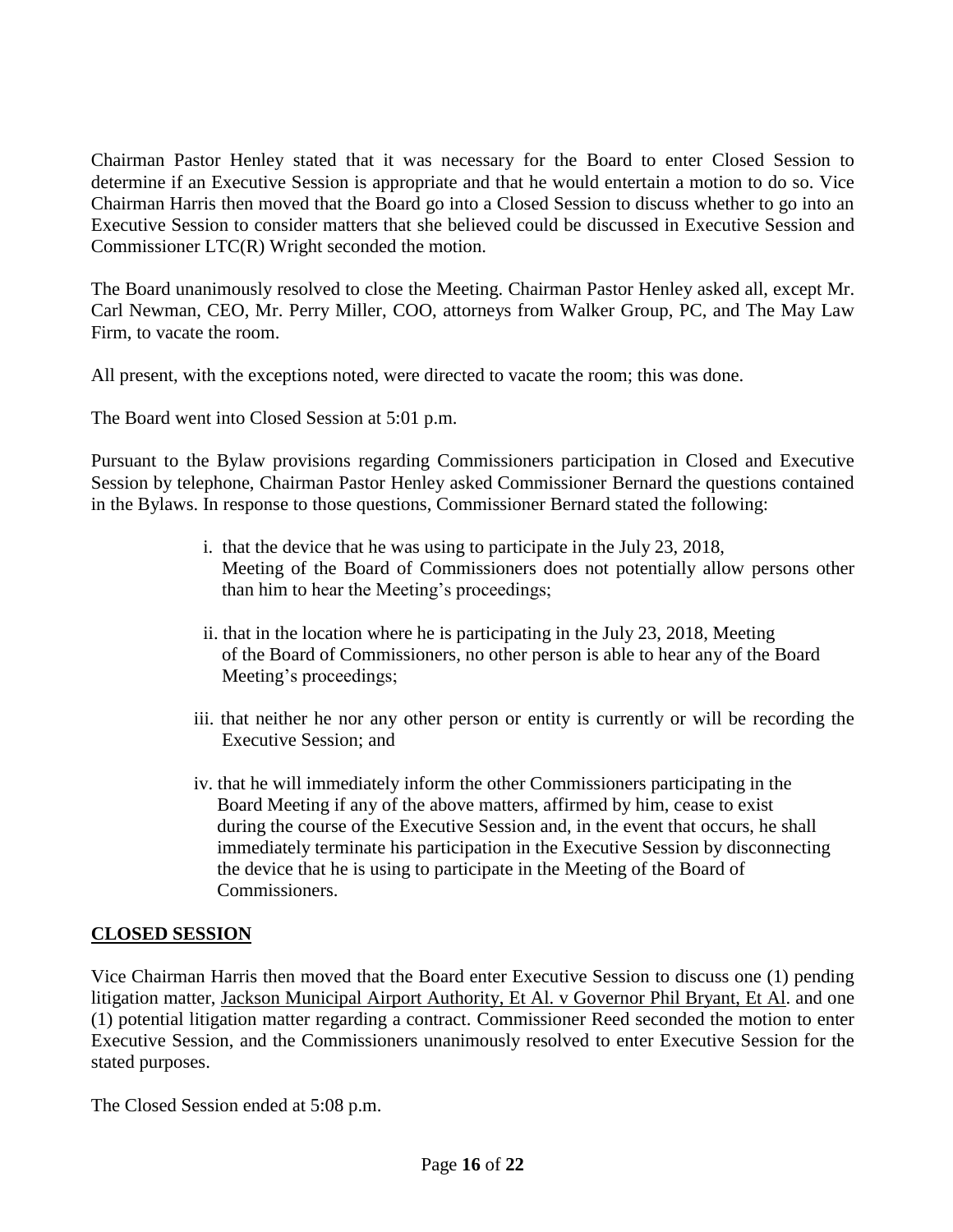# **OPEN SESSION**

Chairman Pastor Henley then invited all persons outside the room to re-enter, some did. Chairman Pastor Henley then stated in Open Session that the Board, during Closed Session, voted to enter Executive Session to discuss one (1) pending litigation matter, Jackson Municipal Airport Authority, Et Al. v Governor Phil Bryant, Et Al. and one (1) potential litigation matter regarding a contract.

Chairman Pastor Henley asked all present, except Mr. Carl Newman, CEO, Mr. Perry Miller, COO, attorneys from Walker Group, PC, and The May Law Firm, to vacate the room.

The Board went into Executive Session at 5:09 p.m.

# **EXECUTIVE SESSION**

During the Executive Session, the Board discussed one (1) pending litigation matter, Jackson Municipal Airport Authority, Et Al. v Governor Phil Bryant, Et Al. and one (1) potential litigation matter regarding a contract.

- *1. The Board took no action as to the one (1) pending litigation matter, Jackson Municipal Airport Authority, Et Al. v Governor Phil Bryant, Et Al.*
- *2. The Board took no action as to the one (1) potential litigation matter regarding a contract.*

Upon motion by Commissioner LTC(R) Wright, seconded by Vice Chairman Harris, and unanimous approval of the Commissioners, the Executive Session ended at 5:30 p.m.

Open Session reconvened at 5:31 p.m.

# **OPEN SESSION**

All persons outside the room were invited to rejoin the meeting in open session, and some persons present outside the room re-entered.

Chairman Pastor Henley announced that the meeting was once again open. He then announced that during Executive Session no actions were taken as to one (1) pending litigation matter, Jackson Municipal Airport Authority, Et Al. v Governor Phil Bryant, Et Al. and one (1) potential litigation matter regarding a contract.

# **G. New Business**

*1. Authorization to Set Certain Fees for the Public Parking Areas at JAN.*

# **RESOLUTION CY-2018-109**

# **RESOLUTION AUTHORIZING STAFF OF THE JACKSON MUNICIPAL AIRPORT AUTHORITY("JMAA") TO SET CERTAIN FEES FOR THE PUBLIC PARKING**

Page **17** of **22**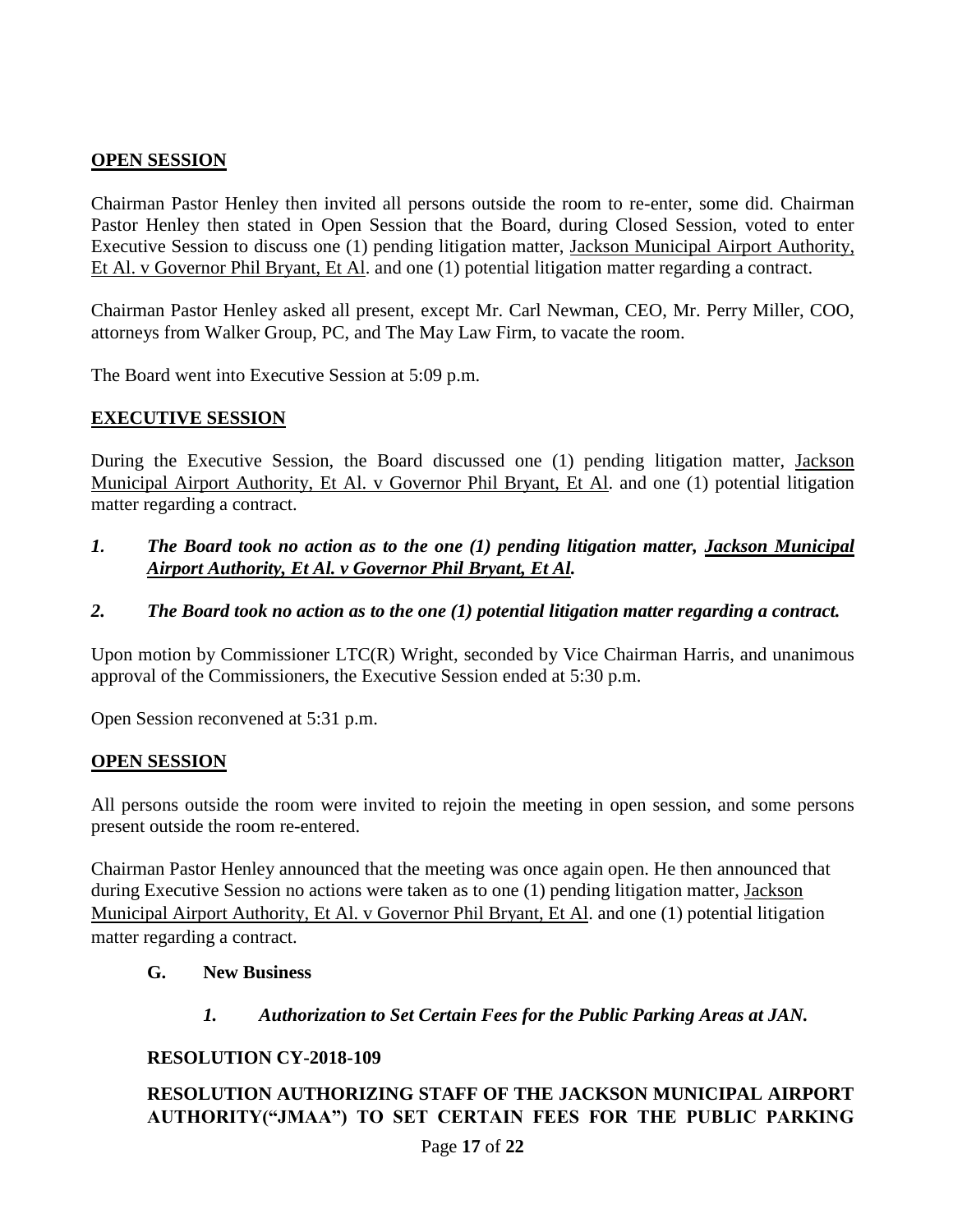# **AREAS AT JACKSON-MEDGAR WILEY EVERS INTERNATIONAL AIRPORT ("JAN")**

Upon motion by Commissioner Reed, seconded by Commissioner LTC(R) Wright, the following **RESOLUTION** was made and unanimously approved.

**WHEREAS,** Section 61-3-15(e), Miss. Code of 1972, as amended, directs the Board of Commissioners of JMAA to operate and regulate JAN;

**WHEREAS,** Section 61-3-15 (c), Miss. Code of 1972, as amended, directs the Board of Commissioners of JMAA to specify the duties of the staff members of JMAA;

**WHEREAS,** the Board approved the following maximum daily rates for the following public parking areas at JAN during fiscal year 2019: (i) long-term lot: \$10; (ii) surface lot: \$14; (iii) parking garage: \$16.

**WHEREAS,** the Board authorizes the staff of JMAA to set rates for parking for time periods less than a full day in the parking areas at JAN not-to-exceed the above-stated maximum daily rates.

**IT IS, THEREFORE, RESOLVED** that during FY 2019 the staff of JMAA is authorized to set the rates for the parking areas at JAN for periods of time less than one day at rates not-toexceed the following maximum daily rates for the following parking areas at JAN: (i) longterm lot: \$10; (ii) surface lot: \$14; (iii) parking garage: \$16

Yeas: Bernard, Harris, Henley, Reed, Wright Nays: None Abstentions: None

July 23, 2018

# *2. Hawkins Field Terminal Restroom Renovation Project*

Next, Commissioner Reed addressed the Board and stated her concerns with the budget amount for the Hawkins Field Terminal Restroom Renovation Project.

The Board of Commissioners, along with Mr. Newman, CEO, then held discussion as to the project as well as the costs. Some of the salient points of that discussion are stated below.

Mr. Newman informed the Board if a Fixed Based Operator ("FBO") begins operating at Hawkins Field Airport (HKS), the FBO possibly will change the new bathrooms installed by JMAA.

Commissioner Reed then stated that she is reluctant to authorize the amount of the project budget for the HKS restroom renovation project. She asked if the Board would consider delaying the project to begin at a later date in order to revisit the project.

> Page **18** of **22** Exhibits Provided Via Public Records Request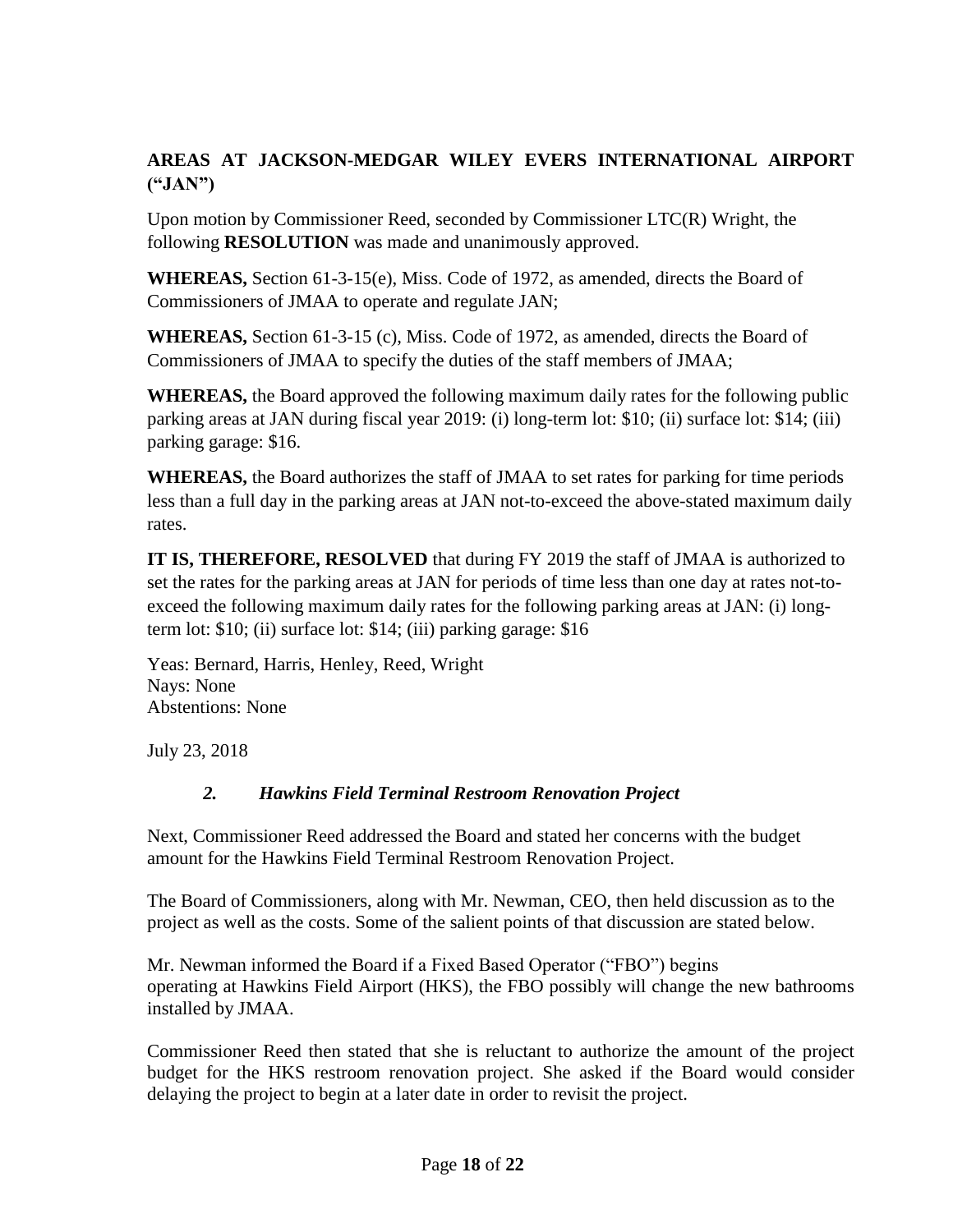Then Commissioner LTC(R) Wright asked for a description of the proposed \$300,000.00 bathrooms. He stated that he agrees with the suggestion to delay the project.

Next, Chairman Pastor Henley stated that he is in favor of proceeding with the Hawkins Field Terminal Restroom Renovation Project previously approved by the Board unanimously. He added that he would like the project to proceed because he is a City of Jackson, MS resident and the upgraded restrooms will benefit the City of Jackson. Further, he stated that if facilities at Hawkins Field are upgraded, more people and groups will use it for activities and events.

Chairman Pastor Henley also stated that the rationale that the traffic at Hawkins Field has not increased; therefore, restroom renovations should not be done is faulty. Additionally, he stated that this rationale was not followed regarding the decision to authorize restroom improvements at JAN. This is because there has been no increase in passengers at JAN, but the restroom improvement project at JAN is moving forward. Continuing, he stated that "improved restrooms will increase passenger traffic at JAN" was the rationale supporting the Board's decision to improve the restrooms at JAN. Likewise, he submitted, an investment in upgrades at HKS will attract more customers to Hawkins.

Chairman Pastor Henley said that at HKS, there is no investment as to improvements. Instead, the Board is taking money away from HKS and giving it to JAN. As a result, no one is using the HKS facility events, etc. because of the substandard restrooms and other facilities.

In response, Commissioner Reed stated that she is not against HKS, but wants to be cognizant of the funds being spent and how they are spent. She added that the Board should be prioritizing the funds being spent for HKS.

#### **RESOLUTION CY-2018-110**

# **RESOLUTION DIRECTING JMAA STAFF TO SUSPEND THE WORK IN PROGRESS AS TO THE HAWKINS FIELD TERMINAL RESTROOM RENOVATION PROJECT**

Upon motion by Commissioner Reed, seconded by Vice Chairman Harris, the following **RESOLUTION** was made and approved by majority vote 4-1-0.

**WHEREAS**, the Board of Commissioners have deliberated on the current state of the Hawkins Field Terminal Restroom Renovation Project and the budget costs related thereto; and

**WHEREAS**, the Board has considered whether to direct JMAA Staff to suspend the current work in progress as to the Hawkins Field Terminal Restroom Renovation Project.

**IT IS, THEREFORE, RESOLVED** that JMAA Staff shall suspend the current work in progress as to the Hawkins Field Terminal Restroom Renovation Project; and

Page **19** of **22**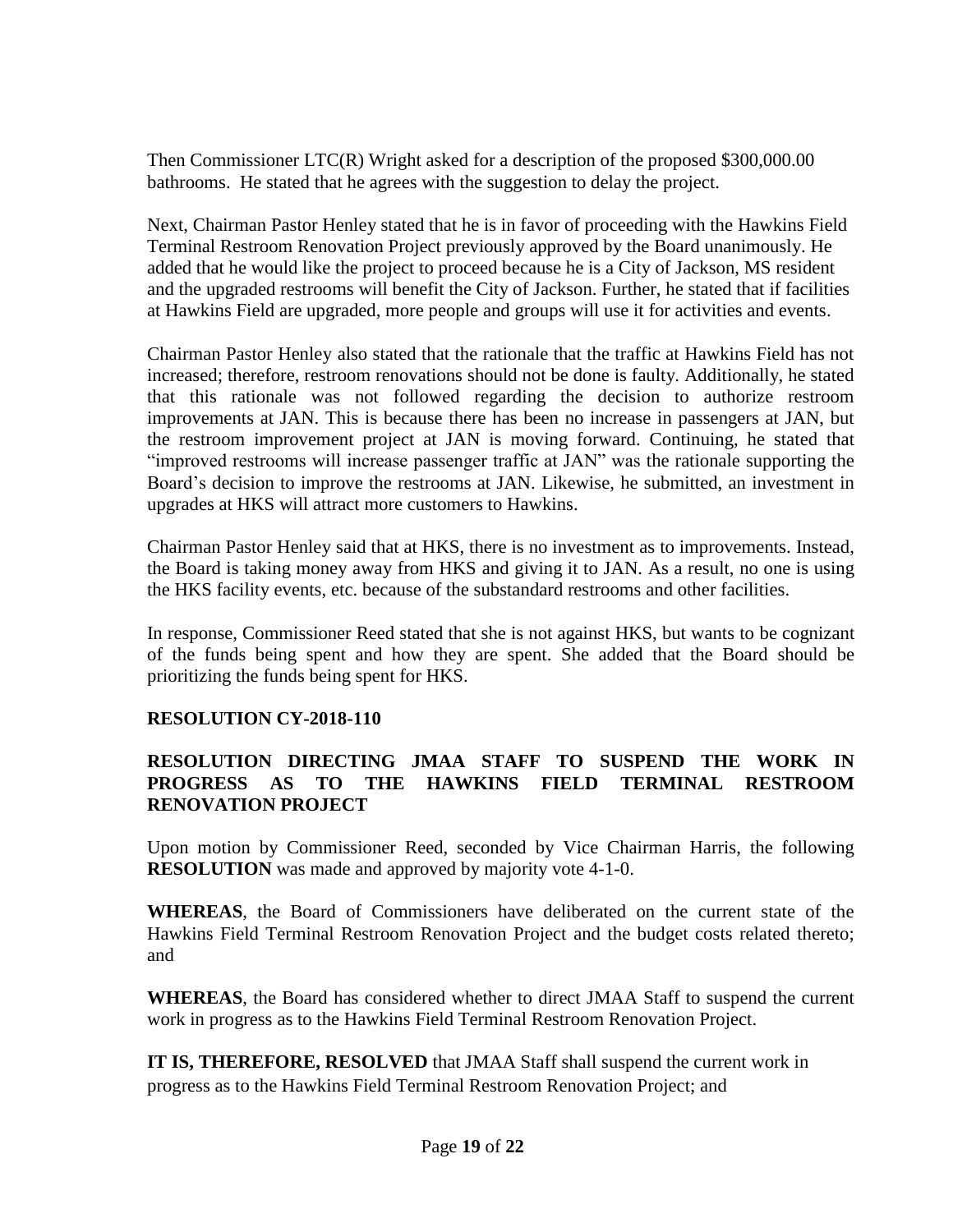**IT IS, THEREFORE, FURTHER RESOLVED** that the current work in progress as to the Hawkins Field Terminal Restroom Renovation Project shall remain suspended until further direction is provided by the JMAA Board of Commissioners.

Yeas: Bernard, Harris, Reed, Wright Nays: Henley Abstentions: None

July 23, 2018

*3. Commissioner Lee A. Bernard Jr.'s Travel to and Participation in the CONGRESSIONAL BLACK CAUCUS INSTITUTE CBCI 2017 Mississippi Policy Conference*

#### **RESOLUTION CY-2018-111**

# **RESOLUTION APPROVING THE TRAVEL TO AND PARTICIPATION OF COMMISSIONER LEE A. BERNARD JR. IN THE 2018 MISSISSIPPI POLICY CONFERENCE IN TUNICA, AUGUST 9-12, 2018**

Upon motion by Vice Chairman Harris, seconded by Commissioner Reed, the following **RESOLUTION** was made and unanimously approved.

**WHEREAS**, the Congressional Black Caucus Institute's "CBCI 2018 Mississippi Policy Conference" brings together community leaders, state and local elected officials, private sector leaders, labor leaders, academics, and government officials for policy sessions, and indepth discussions concerning many issues of importance to Jackson Municipal Airport Authority ("JMAA"); and

**WHEREAS**, the Policy Conference will offer: (i) a three (3)-day format that centers around six (6) core policy areas, including healthcare, small business development, political participation, infrastructure, education, and community justice; (ii) multiple policy sessions and workshops are strategically structured to elicit diverse thoughts on issues that impact the quality of life for minority communities; and (iii) an opportunity for the Commissioner Lee A. Bernard, Jr., to discuss issues of importance to JMAA with U.S. Congress Members, as well as issue area experts, as set forth in the attached conference brochure for the 2018 Policy Conference; and

**WHEREAS,** the objectives of this conference are congruent with many aspects of JMAA's strategic plans and the information gained by participation will further the Commissioners' knowledge of the policy areas and will be used to help improve quality decision making for the benefits of JMAA and JMAA's constituents; and

**WHEREAS**, the Board of Commissioners of JMAA recommends, approves, and authorizes the travel, lodging, and related expenses for Commissioner Lee A. Bernard, Jr., to attend and

> Page **20** of **22** Exhibits Provided Via Public Records Request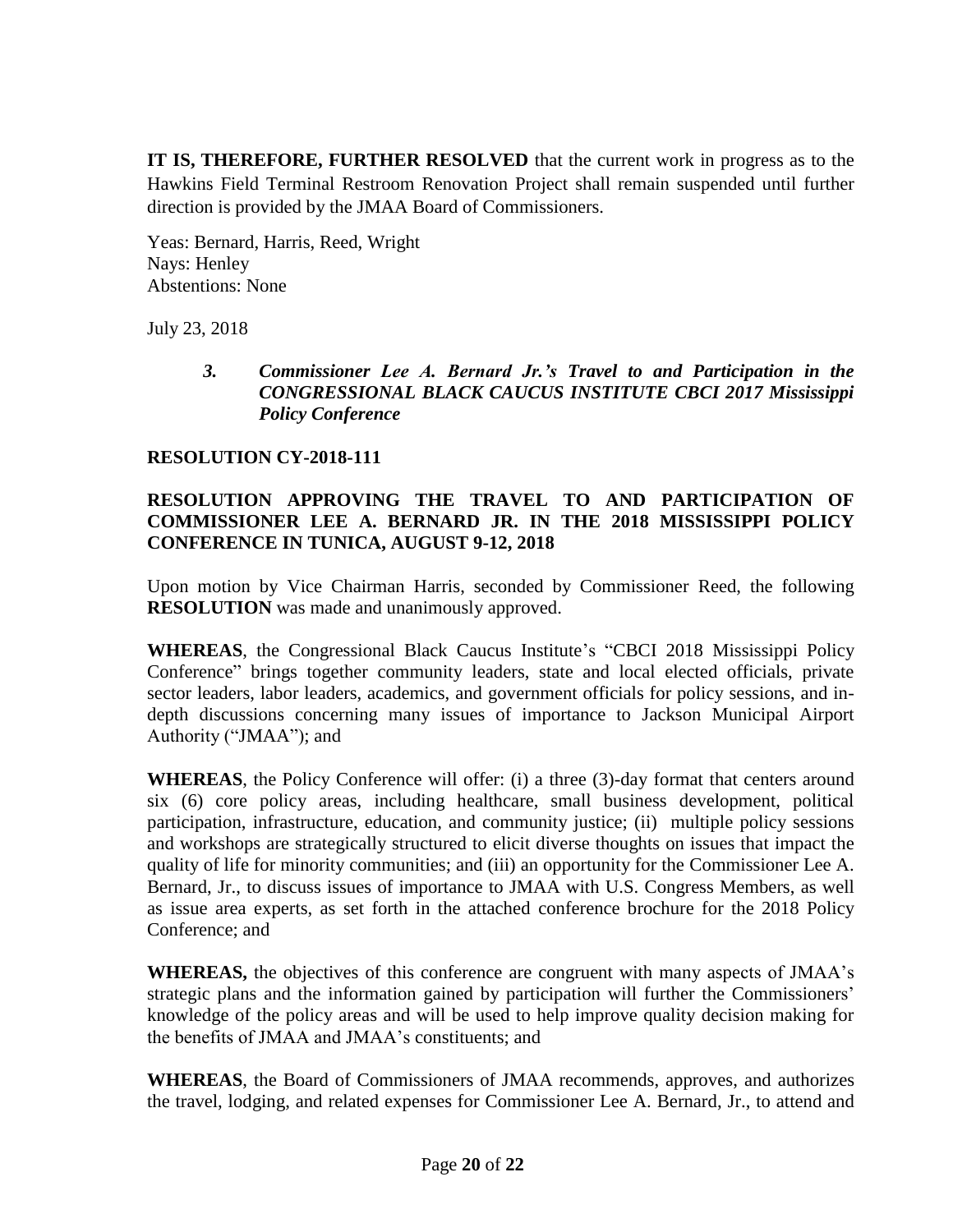participate in the 2018 Mississippi Policy Conference, August 9-12, 2018, in Tunica, MS for the reasons cited above; and

**WHEREAS**, the current Travel Policy for the Board ("Travel Policy") requires that travel to a meeting or conference sponsored by an organization other than the Airport Council International-North America, Airport Minority Council, or the American Association of Airport Executives be pre-approved by the Board; and

**WHEREAS**, Commissioner Lee A. Bernard, Jr., previously requested to attend the 2018 Mississippi Policy Conference, August 9-12, 2018, in Tunica, MS, and gave to JMAA Staff the attached conference brochure; and

**WHEREAS,** based on the above, the Board of Commissioners finds that it will be extremely beneficial to the Authority for Commissioner Lee A. Bernard, Jr., to attend and participate in the 2018 Mississippi Policy Conference, August 9-12, 2018, in Tunica, MS.

**NOW, THEREFORE, BE IT RESOLVED**, the Board hereby: (i) finds and determines that travel to and participation by Commissioner Lee A. Bernard, Jr., in the 2018 Mississippi Policy Conference, August 9-12, 2018, Tunica, MS, will be extremely beneficial to JMAA for the reasons cited above; and (ii) approves and authorizes payment and reimbursement for travel, lodging, and related expenses for Commissioner Lee A. Bernard, Jr., to attend and participate in the 2018 Mississippi Policy Conference as described above, all in accordance with the Travel Policy of JMAA.

Yeas: Bernard, Harris, Henley, Reed, Wright Nays: None Abstentions: None

July 23, 2018

# *4. Update on Interlocal Agreement with City of Jackson.*

Next, Mr. Newman provided an update as to the status of the interlocal agreement with the City of Jackson, MS concerning City of Jackson Fire Station 20. He stated that currently, he is communicating with the City of Jackson, and the Federal Aviation Administration ("FAA") is still in the process of reviewing the proposed City of Jackson and JMAA agreement. Also, Mr. Newman informed the Board that he will meet with the FAA to discuss the proposed agreement next week.

Commissioner LTC(R) Wright requested that Mr. Newman keep him informed of the status of the agreement with the City of Jackson, MS, as to Fire Station 20.

# *5. Hawkins Field Entrance Road Bridge*

Commissioner LTC(R) Wright asked if the five (5) ton weight limit of the current Hawkins Field entrance road bridge will be increased during the repair of it. Darion Warren stated that the rebuilt

Page **21** of **22**